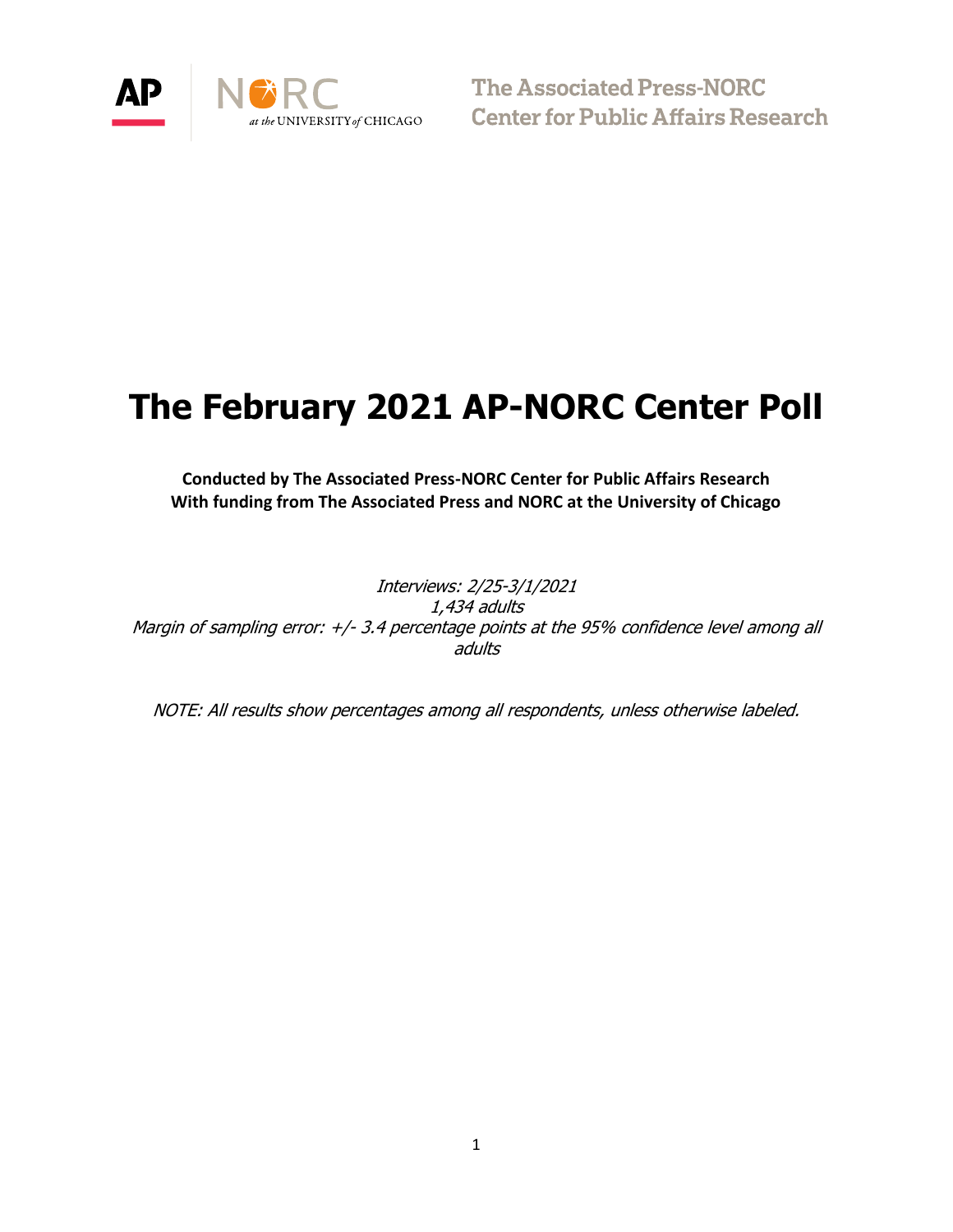# **CUR1. Generally speaking, would you say things in this country are heading in the…**

# **[HALF SAMPLE ASKED RESPONSE OPTIONS IN REVERSE ORDER]**

|                              |                        |                 |                | <b>SKIPPED</b> |
|------------------------------|------------------------|-----------------|----------------|----------------|
| <b>AP-NORC</b>               |                        |                 | DON'T          | ON WEB/        |
| All adults                   | <b>Right direction</b> | Wrong direction | <b>KNOW</b>    | <b>REFUSED</b> |
| 2/25-3/1/2021 (N=1,434)      | 48                     | 51              | $\ast$         | $\mathbf{1}$   |
| $1/28 - 2/1/2021$ (N=1,055)  | 49                     | 49              | 1              | $\mathbf{1}$   |
| 12/3-7/2020 (N=1,117)        | 37                     | 62              | $\mathbf 1$    | $\mathbf{1}$   |
| 10/8-12/2020 (N=1,121)       | 25                     | 74              | $\mathbf{1}$   | $\mathbf{1}$   |
| $9/11 - 14/2020$ (N = 1,108) | 27                     | 72              | $\ast$         | $\mathbf{1}$   |
| 8/17-19/2020 (N=1,075)       | 23                     | 75              | 1              | $\ast$         |
| 7/16-20/2020 (N=1,057)       | 20                     | 80              | $\ast$         | $\ast$         |
| 6/11-15/2020 (N=1,310)       | 24                     | 74              | $\mathbf{1}$   | $\mathbf{1}$   |
| 5/14-18/2020 (N=1,056)       | 33                     | 65              | $\mathbf{1}$   | $\mathbf{1}$   |
| 4/16-20/2020 (N=1,057)       | 36                     | 63              | 1              |                |
| 3/26-29/2020 (N=1,057)       | 42                     | 58              | $\ast$         | $\ast$         |
| 2/13-16/2020 (N=1,074)       | 41                     | 59              | $\ast$         | $\ast$         |
| 1/16-21/2020 (N=1,353)       | 38                     | 62              | $\ast$         | $\ast$         |
| 12/5-9/2019 (N=1,053)        | 36                     | 63              | $\ast$         | $\ast$         |
| 10/24-28/2019 (N=1,075)      | 39                     | 60              | $\mathbf{1}$   | $\mathbf{1}$   |
| 9/20-23/2019 (N=1,286)       | 38                     | 60              | 1              | $\mathbf{1}$   |
| 8/15-18/2019 (N=1,059)       | 33                     | 66              | $\ast$         | $\mathbf{1}$   |
| $6/13-17/2019$ (N=1,116)     | 36                     | 63              | $\ast$         | $\mathbf{1}$   |
| 5/17-20/2019 (N=1,137)       | 35                     | 62              | $\overline{2}$ | $\mathbf{1}$   |
| 4/11-14/2019 (N=1,108)       | 37                     | 62              | $\ast$         | $\ast$         |
| 3/14-18/2019 (N=1,063)       | 35                     | 63              | $\ast$         | $\mathbf{1}$   |
| 1/16-20/2019 (N=1,062)       | 28                     | 70              | 1              | $\ast$         |
| 12/13-16/2018 (N=1,067)      | 39                     | 59              | $\ast$         | $\mathbf{1}$   |
| 10/11-14/2018 (N=1,152)      | 39                     | 60              | $\ast$         | $\mathbf{1}$   |
| 8/16-20/2018 (N=1,055)       | 38                     | 62              | $\ast$         | $\ast$         |
| 6/13-18/2018 (N=1,109)       | 40                     | 58              | $\mathbf 1$    | $\mathbf{1}$   |
| 4/11-16/2018 (N=1,140)       | 39                     | 60              | $\ast$         | $\ast$         |
| 3/14-19/2018 (N=1,222)       | 37                     | 62              | $\mathbf 1$    | 1              |
| 2/15-19/2018 (N=1,337)       | 32                     | 68              | $\ast$         | $\ast$         |
| 12/7-11/2017 (N=1,020)       | 30                     | 69              | 1              | $\ast$         |
| 9/28-10/2/2017 (N=1,150)     | 24                     | 74              | $\mathbf{1}$   | $\ast$         |
| 6/8-11/2017 (N=1,068)        | 34                     | 65              | $\overline{2}$ | $\ast$         |
| 3/23-27/2017 (N=1,110)       | 37                     | 62              | $\mathbf{1}$   | $\ast$         |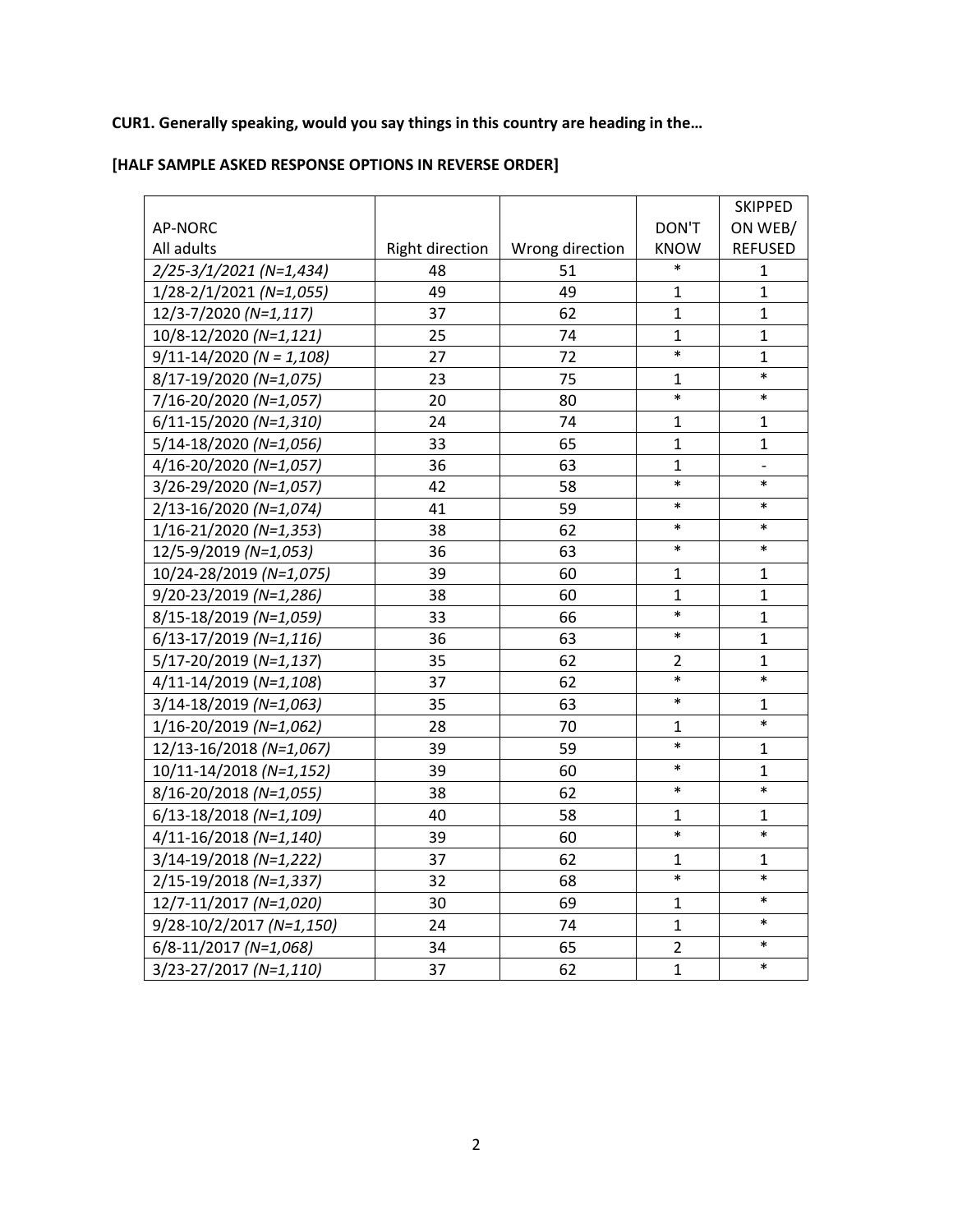**CUR2. Overall, do you approve or disapprove of the way Joe Biden is handling his job as president?**

#### *If don't know, skipped, or refused in CUR2*

**CUR3. If you had to choose, do you lean more toward approving or disapproving of the way Joe Biden is handling his job as president?**

### *If approve in CUR2*

**CUR3A. Would you say you approve of the way Joe Biden is handling his job as president strongly or do you approve just somewhat?**

### *If disapprove in CUR2*

**CUR3B. Would you say you disapprove of the way Joe Biden is handling his job as president strongly or do you disapprove just somewhat?**

|               |            |          |          |        | Do     |            |         |         |          |        |            |
|---------------|------------|----------|----------|--------|--------|------------|---------|---------|----------|--------|------------|
|               |            |          |          | Lean   | not    |            | Lean    | Some-   |          |        |            |
|               |            |          |          | toward | lean   | Dis-       | toward  | what    | Strongly |        |            |
| AP-NORC       | Approve    | Strongly | Somewhat | approv | either | approve    | disapp- | dis-    | dis-     |        | <b>SKP</b> |
| All adults    | <b>NET</b> | approve  | approve  | -ing   | way    | <b>NET</b> | roving  | approve | approve  | DK     | /REF       |
| 2/25-3/1/2021 | 60         | 32       | 28       | $\ast$ | $\ast$ | 40         | $\ast$  | 15      | 24       | $\ast$ | $\ast$     |
| $(N=1, 434)$  |            |          |          |        |        |            |         |         |          |        |            |
| 1/28-2/1/2021 | 61         | 35       | 26       | $\ast$ |        | 38         | $\ast$  | 11      | 26       | $\ast$ |            |
| $(N=1,055)$   |            |          |          |        |        |            |         |         |          |        |            |

### **[HALF SAMPLE ASKED RESPONSE OPTIONS IN REVERSE ORDER]**

### **CURY2. Overall, do you approve or disapprove of the way Joe Biden is handling…?**

### **[GRID ITEMS RANDOMIZED; HALF SAMPLE ASKED RESPONSE OPTIONS IN REVERSE ORDER]**

| AP-NORC                  |         |            |        |         |
|--------------------------|---------|------------|--------|---------|
| 2/25-3/1/2021            |         |            |        |         |
| $(N=1, 434)$             | Approve | Disapprove | DK     | SKP/REF |
| The economy              | 55      | 44         | $\ast$ |         |
| The coronavirus pandemic | 70      | 29         | $\ast$ |         |
| Health care              | 58      | 41         | $\ast$ |         |
| Race relations           | 61      | 38         | $\ast$ |         |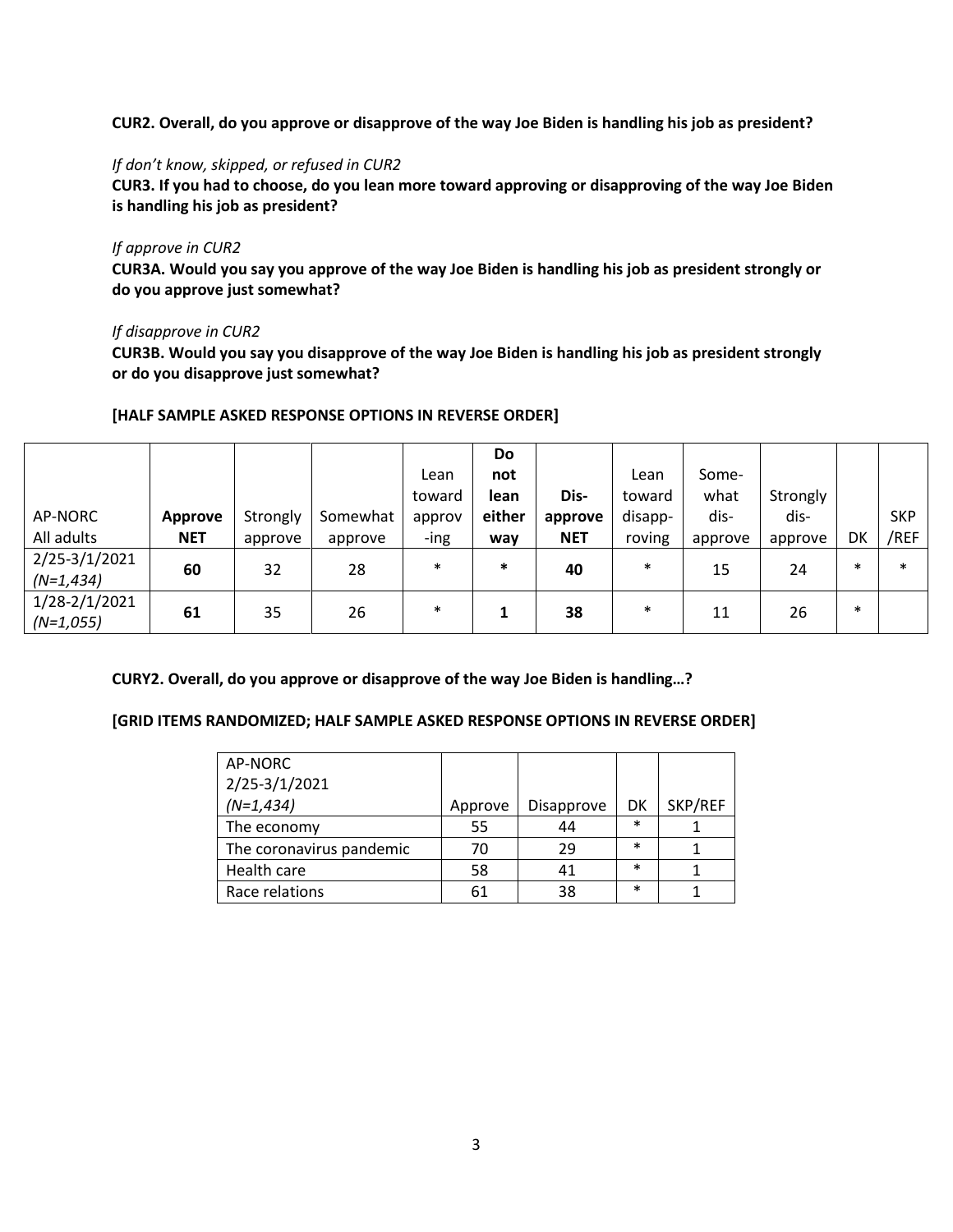### **B1A. How would you describe the nation's economy these days? Would you say…**

### *If neither good nor poor, Don't know, Skipped, or Refused in B1A.*

**B1B. If you had to choose, do you lean more toward the nation's economy being good or the nation's economy being poor?** 

# **[HALF SAMPLE ASKED RESPONSE OPTIONS IN REVERSE ORDER]**

|                |          |                |       |        |                          | Very/      |        |       |                |                          |                          |
|----------------|----------|----------------|-------|--------|--------------------------|------------|--------|-------|----------------|--------------------------|--------------------------|
|                | Very/    |                |       |        |                          | Some-      |        |       |                |                          |                          |
|                | Some-    |                |       |        |                          | what/      |        |       |                |                          |                          |
|                | what/    |                |       |        | <b>Neither</b>           | Lean       |        |       |                |                          |                          |
|                | Lean     |                | Some- | Lean   | good                     | toward     | Lean   | Some- |                |                          |                          |
| <b>AP-NORC</b> | toward   | Very           | what  | toward | nor                      | poor       | toward | what  | Very           |                          | SKP/                     |
| All adults     | good NET | good           | good  | good   | poor                     | <b>NET</b> | poor   | poor  | poor           | DK                       | <b>REF</b>               |
| 2/25-3/1/2021  | 37       | $\mathbf{1}$   | 22    | 14     | $\ast$                   | 63         | 16     | 34    | 12             | $\blacksquare$           | $\ast$                   |
| $(N=1, 434)$   |          |                |       |        |                          |            |        |       |                |                          |                          |
| 1/28-2/1/2021  | 31       | $\mathbf{1}$   | 17    | 12     | $\ast$                   | 69         | 15     | 37    | 17             | $\blacksquare$           | $\blacksquare$           |
| $(N=1,055)$    |          |                |       |        |                          |            |        |       |                |                          |                          |
| 12/3-7/2020    | 38       | 5              | 22    | 11     | $\ast$                   | 62         | 11     | 34    | 17             | $\ast$                   | $\overline{\phantom{a}}$ |
| $(N=1, 117)$   |          |                |       |        |                          |            |        |       |                |                          |                          |
| 10/8-12/2020   | 39       | 6              | 22    | 11     | $\ast$                   | 61         | 10     | 31    | 20             | $\blacksquare$           | $\ast$                   |
| $(N=1, 121)$   |          |                |       |        |                          |            |        |       |                |                          |                          |
| 9/11-14/2020   | 40       | 6              | 24    | 11     | $\ast$                   | 60         |        | 33    | 16             |                          | $\overline{\phantom{a}}$ |
| $(N=1,108)$    |          |                |       |        |                          |            | 10     |       |                | $\overline{\phantom{a}}$ |                          |
| 8/17-19/2020   |          | $\overline{4}$ |       |        | $\ast$                   |            |        |       | 18             |                          |                          |
| $(N=1,075)$    | 37       |                | 21    | 12     |                          | 62         | 12     | 32    |                | $\overline{\phantom{a}}$ | $\overline{\phantom{a}}$ |
| 7/16-20/2020   | 38       | $\overline{4}$ | 22    | 12     |                          | 62         | 11     | 30    | 21             | $\overline{\phantom{a}}$ |                          |
| $(N=1,057)$    |          |                |       |        | $\overline{\phantom{a}}$ |            |        |       |                |                          | $\overline{\phantom{a}}$ |
| 6/11-15/2020   | 36       | 5              | 19    | 12     | $\ast$                   | 63         | 14     | 28    | 21             | $\blacksquare$           | $\mathbf{1}$             |
| $(N=1,310)$    |          |                |       |        |                          |            |        |       |                |                          |                          |
| 5/14-18/2020   | 29       | 3              | 13    | 13     | $\ast$                   | 70         | 9      | 31    | 30             | $\blacksquare$           | $\ast$                   |
| $(N=1,056)$    |          |                |       |        |                          |            |        |       |                |                          |                          |
| 4/16-20/2020   | 29       | 3              | 15    | 11     | $\overline{\phantom{0}}$ | 71         | 8      | 30    | 33             | $\overline{\phantom{a}}$ |                          |
| $(N=1,057)$    |          |                |       |        |                          |            |        |       |                |                          | $\overline{\phantom{a}}$ |
| 03/26-29/2020  | 39       | 9              | 17    | 12     | $\ast$                   | 60         | 10     | 29    | 21             | $\overline{\phantom{a}}$ | $\overline{\phantom{a}}$ |
| $(N=1,057)$    |          |                |       |        |                          |            |        |       |                |                          |                          |
| 1/16-21/2020   | 67       | 21             | 36    | 10     | $\ast$                   | 33         | 13     | 15    | 5              | $\blacksquare$           | $\ast$                   |
| $(N=1, 353)$   |          |                |       |        |                          |            |        |       |                |                          |                          |
| 9/20-23/2019   | 61       | 18             | 31    | 11     | $\ast$                   | 38         | 11     | 19    | 8              | $\mathbf{1}$             | $\ast$                   |
| $(N=1,286)$    |          |                |       |        |                          |            |        |       |                |                          |                          |
| 6/13-17/2019   | 63       | 15             | 35    | 14     | $\ast$                   | 36         | 13     | 16    | $\overline{7}$ | $\overline{\phantom{a}}$ | $\mathbf{1}$             |
| $(N=1, 116)$   |          |                |       |        |                          |            |        |       |                |                          |                          |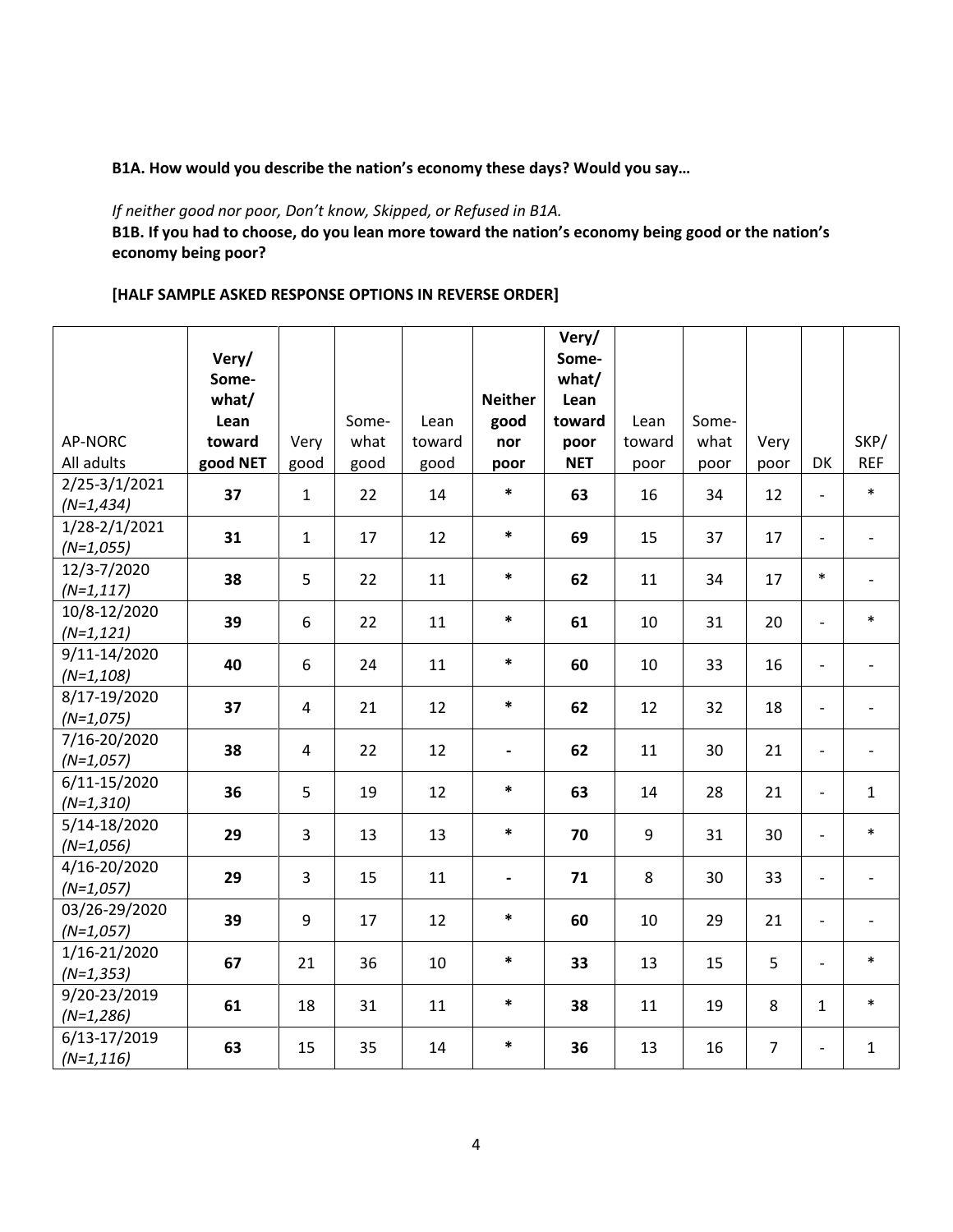**B2A. And how would you describe the financial situation in your own household these days? Would you say…** 

### *If neither good nor poor, Don't know, Skipped, or Refused in B2A.*

**B2B. If you had to choose, do you lean more toward the financial situation in your own household being good or poor?** 

# **[GRID ITEMS RANDOMIZED; HALF SAMPLE ASKED RESPONSE OPTIONS IN REVERSE ORDER]**

|                               | Very/     |      |       |        |                | Very/     |        |       |                |                          |                          |
|-------------------------------|-----------|------|-------|--------|----------------|-----------|--------|-------|----------------|--------------------------|--------------------------|
|                               | Some-     |      |       |        | <b>Neither</b> | Some-     |        |       |                |                          |                          |
|                               | what/Lean |      | Some- | Lean   | good           | what/Lean | Lean   | Some- |                |                          |                          |
| AP-NORC                       | toward    | Very | what  | toward | nor            | toward    | toward | what  | Very           |                          | SKP/                     |
| All adults                    | good NET  | good | good  | good   | poor           | poor NET  | poor   | poor  | poor           | DK                       | <b>REF</b>               |
| 2/25-3/1/2021<br>$(N=1, 434)$ | 67        | 13   | 37    | 18     | $\ast$         | 32        | 12     | 14    | 6              | $\blacksquare$           | $\ast$                   |
| 10/8-12/2020<br>$(N=1, 121)$  | 65        | 14   | 35    | 16     | $\ast$         | 34        | 12     | 15    | 8              | $\overline{a}$           | $\ast$                   |
| 9/11-14/2020<br>$(N=1, 108)$  | 65        | 15   | 31    | 18     | $\ast$         | 35        | 13     | 17    | 5              | ٠                        | $\ast$                   |
| 8/17-19/2020<br>$(N=1,075)$   | 63        | 13   | 34    | 17     | $\ast$         | 36        | 12     | 18    | 6              | $\ast$                   | $\ast$                   |
| 7/16-20/2020<br>$(N=1,057)$   | 65        | 14   | 34    | 17     | $\ast$         | 35        | 14     | 15    | 6              |                          | $\overline{\phantom{a}}$ |
| 6/11-15/2020<br>$(N=1,310)$   | 66        | 14   | 36    | 16     | $\mathbf{1}$   | 32        | 12     | 14    | $\overline{7}$ | $\overline{a}$           | $\mathbf{1}$             |
| 5/14-18/2020<br>$(N=1,056)$   | 66        | 15   | 32    | 20     | $\ast$         | 33        | 10     | 16    | $\overline{7}$ |                          | $\mathbf{1}$             |
| 4/16-20/2020<br>$(N=1,057)$   | 64        | 14   | 31    | 18     | $\ast$         | 36        | 10     | 17    | 8              |                          |                          |
| 3/26-29/2020<br>$(N=1,057)$   | 62        | 11   | 34    | 17     | $\ast$         | 38        | 10     | 19    | 9              | $\overline{a}$           | $\ast$                   |
| 1/16-21/2020<br>$(N=1, 353)$  | 69        | 18   | 37    | 15     | $\ast$         | 31        | 9      | 14    | $\overline{7}$ |                          | $\ast$                   |
| 9/20-23/2020<br>$(N=1,286)$   | 64        | 19   | 32    | 14     | $\ast$         | 35        | 13     | 14    | 8              | $\ast$                   | $\ast$                   |
| 6/13-17/2020<br>$(N=1, 116)$  | 67        | 15   | 37    | 15     | $\ast$         | 32        | 12     | 15    | 5              | $\overline{\phantom{a}}$ | $\mathbf{1}$             |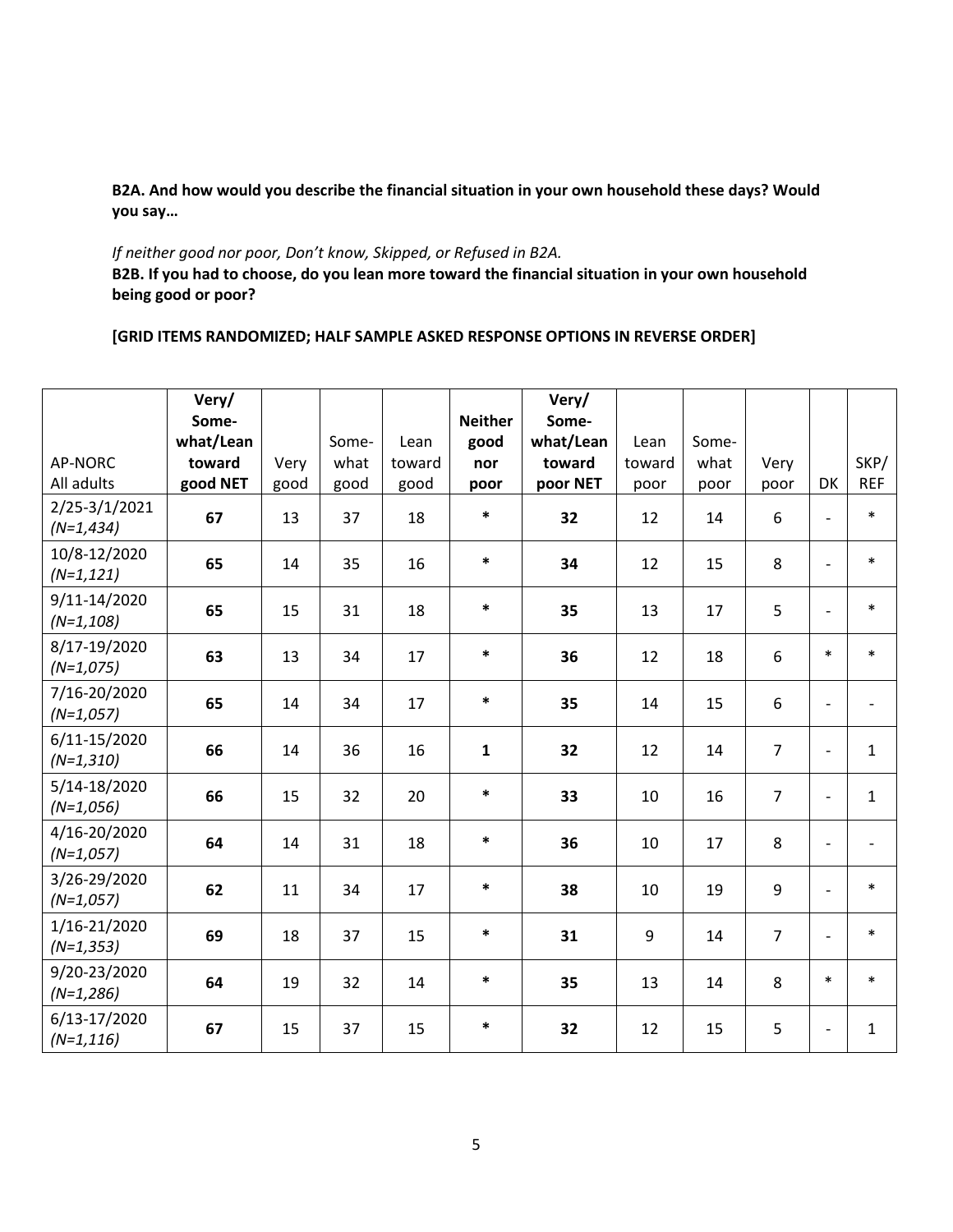# **BB2. In the next year, do you think each of the following will get better, get worse, or stay about the same?**

# **[GRID ITEMS RANDOMIZED]**

|                                    |                                | Much/      |                |        |       | Much/      |       |       |                          |              |
|------------------------------------|--------------------------------|------------|----------------|--------|-------|------------|-------|-------|--------------------------|--------------|
|                                    |                                | Some       |                |        |       | Some       |       |       |                          |              |
|                                    |                                | what       |                | Some   | About | what       | Some  |       |                          |              |
|                                    |                                | better     | Much           | what   | the   | worse      | what  | Much  |                          | SKP/         |
| AP-NORC                            |                                | <b>NET</b> | better         | better | same  | <b>NET</b> | worse | worse | DK                       | <b>REF</b>   |
| The way things are<br>going in the | 2/25-3/1/2021<br>$(N=1, 434)$  | 43         | 11             | 33     | 23    | 34         | 20    | 14    | $\ast$                   | $\ast$       |
| country overall                    | 1/28-2/1/2021<br>$(N=1,055)$   | 45         | 10             | 36     | 19    | 36         | 21    | 14    | $\ast$                   | $\ast$       |
|                                    | 12/3-7/2020<br>$(N = 1, 117)$  | 45         | 8              | 37     | 20    | 35         | 23    | 12    | $\ast$                   | $\ast$       |
|                                    | 9/11-14/2020<br>$(N = 1, 108)$ | 41         | 11             | 30     | 29    | 29         | 19    | 10    | $\mathbf{1}$             | $\mathbf{1}$ |
|                                    | 7/16-20/2020<br>$(N=1,057)$    | 36         | 9              | 27     | 24    | 40         | 26    | 14    | $\ast$                   | $\ast$       |
|                                    | 6/11-15/2020<br>$(N=1,310)$    | 36         | 9              | 28     | 24    | 38         | 25    | 13    | $\ast$                   | $\mathbf{1}$ |
|                                    | 5/14-18/2020<br>$(N=1,056)$    | 36         | 9              | 27     | 24    | 38         | 25    | 13    | $\mathbf{1}$             | $\mathbf{1}$ |
|                                    | 4/16-20/2020<br>$(N=1,057)$    | 42         | 13             | 29     | 19    | 38         | 28    | 10    | $\mathbf 1$              | $\ast$       |
|                                    | 3/26-29/2020<br>$(N=1,057)$    | 39         | 12             | 27     | 24    | 37         | 23    | 14    | $\ast$                   | $\ast$       |
|                                    | 1/16-21/2020<br>$(N=1, 353)$   | 30         | $\overline{7}$ | 23     | 35    | 34         | 24    | 11    | $\ast$                   | $\ast$       |
|                                    | 12/5-9/2019<br>$(N=1,053)$     | 28         | 8              | 20     | 30    | 42         | 29    | 13    | $\ast$                   | $\ast$       |
|                                    | 9/20-23/2019<br>$(N=1,286)$    | 30         | 9              | 21     | 28    | 41         | 27    | 14    | $\ast$                   | $\mathbf{1}$ |
|                                    | 6/13-17/2019<br>$(N=1, 116)$   | 27         | 9              | 19     | 28    | 44         | 29    | 15    | $\ast$                   | $\mathbf{1}$ |
|                                    | 1/16-20/2019<br>$(N=1,062)$    | 22         | 6              | 17     | 25    | 52         | 30    | 22    | $\ast$                   | $\mathbf 1$  |
|                                    | 6/13-18/2018<br>$(N=1, 109)$   | 32         | 9              | 23     | 25    | 42         | 25    | 17    | $\ast$                   | $\ast$       |
|                                    | 6/13-18/2018<br>$(N=1, 109)$   | 30         | 10             | 20     | 25    | 45         | 31    | 15    | $\ast$                   | $\ast$       |
|                                    | 4/11-16/2018<br>$(N=1, 140)$   | 32         | 9              | 22     | 22    | 46         | 29    | 17    | $\overline{\phantom{a}}$ | $\ast$       |
|                                    | 3/14-19/2018<br>$(N=1, 122)$   | 32         | 8              | 24     | 22    | 45         | 26    | 19    | $\mathbf{1}$             | $\ast$       |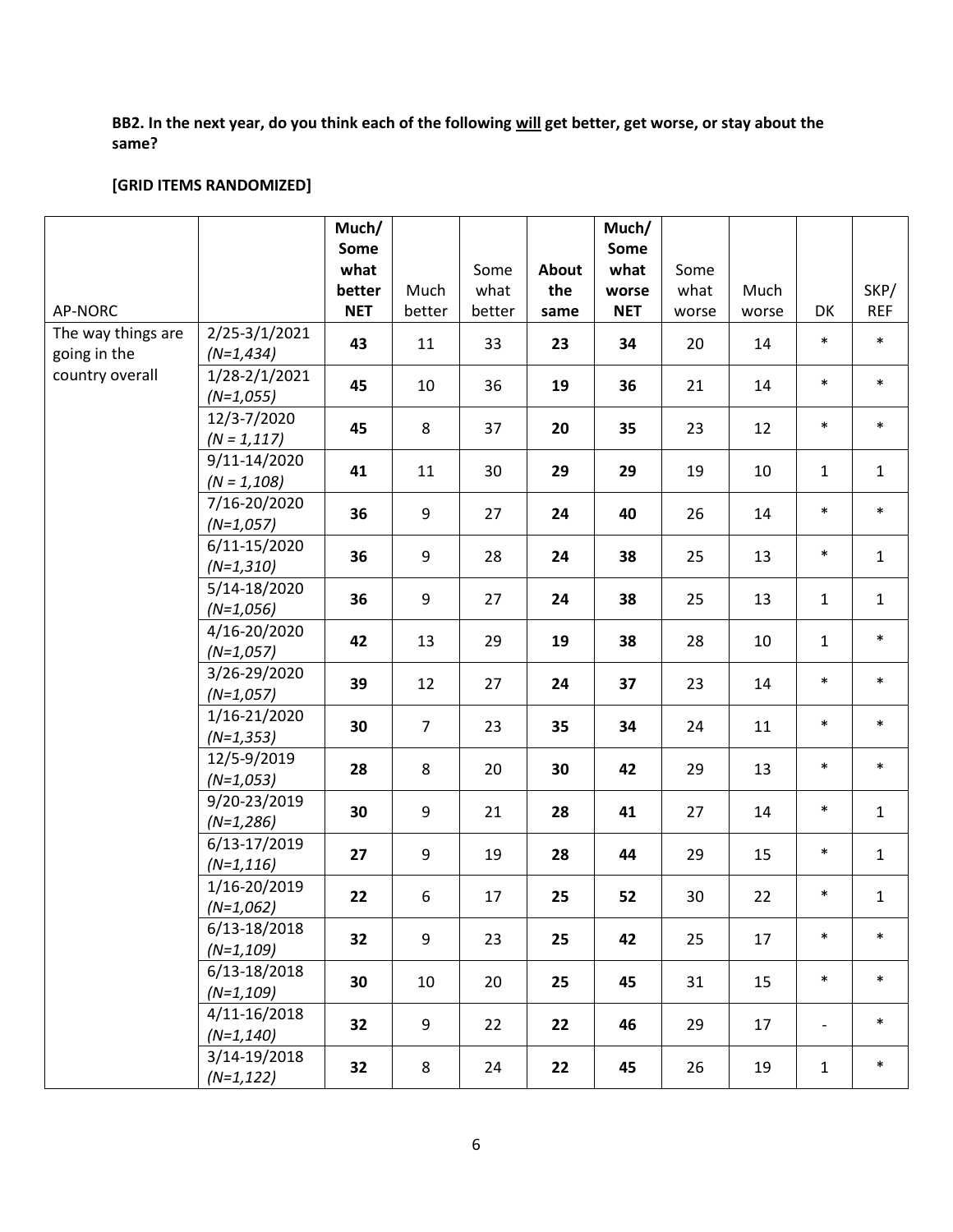|                         |                                | Much/<br>Some<br>what |                | Some           | About       | Much/<br>Some<br>what | Some          |               |              |                    |
|-------------------------|--------------------------------|-----------------------|----------------|----------------|-------------|-----------------------|---------------|---------------|--------------|--------------------|
| AP-NORC                 |                                | better<br><b>NET</b>  | Much<br>better | what<br>better | the<br>same | worse<br><b>NET</b>   | what<br>worse | Much<br>worse | DK           | SKP/<br><b>REF</b> |
| The national<br>economy | 2/25-3/1/2021<br>$(N=1, 434)$  | 44                    | $\overline{7}$ | 37             | 23          | 32                    | 19            | 12            | $\ast$       | $\ast$             |
|                         | 1/28-2/1/2021<br>$(N=1,055)$   | 44                    | 6              | 38             | 19          | 36                    | 22            | 14            | $\ast$       | $\ast$             |
|                         | 12/3-7/2020<br>$(N = 1, 117)$  | 41                    | $\overline{7}$ | 34             | 23          | 35                    | 24            | 12            | $\ast$       | $\ast$             |
|                         | 9/11-14/2020<br>$(N = 1, 108)$ | 43                    | 12             | 32             | 27          | 28                    | 21            | 8             | $\ast$       | $\mathbf{1}$       |
|                         | 7/16-20/2020<br>$(N=1,057)$    | 41                    | 13             | 28             | 23          | 35                    | 25            | 10            | $\ast$       | $\mathbf{1}$       |
|                         | 6/11-15/2020<br>$(N=1,310)$    | 43                    | 13             | 29             | 21          | 35                    | 26            | $\mathbf{1}$  | $\ast$       | $\mathbf{1}$       |
|                         | 5/14-18/2020<br>$(N=1,056)$    | 41                    | 14             | 27             | 17          | 40                    | 27            | 14            | $\mathbf{1}$ | $\mathbf{1}$       |
|                         | 4/16-20/2020<br>$(N=1,057)$    | 45                    | 14             | 31             | 17          | 37                    | 24            | 13            | $\ast$       | $\ast$             |
|                         | 3/26-29/2020<br>$(N=1,057)$    | 40                    | 13             | 27             | 22          | 37                    | 23            | 14            | $\ast$       | $\ast$             |
|                         | 1/16-21/2020<br>$(N=1, 353)$   | 34                    | 9              | 25             | 41          | 24                    | 18            | 6             | $\ast$       | $\ast$             |
|                         | 12/5-9/2019<br>$(N=1,053)$     | 31                    | 10             | 21             | 36          | 32                    | 24            | 8             | $\ast$       | $\ast$             |
|                         | 9/20-23/2019<br>$(N=1,286)$    | 33                    | 11             | 22             | 30          | 35                    | 24            | 11            | $\mathbf{1}$ | $\mathbf{1}$       |
|                         | 6/13-17/2019<br>$(N=1, 116)$   | 28                    | 9              | 19             | 37          | 34                    | 25            | 9             | $\ast$       | $\mathbf{1}$       |
|                         | 1/16-20/2019<br>$(N=1,062)$    | 27                    | 9              | 18             | 27          | 44                    | 27            | 18            | $\mathbf 1$  | $\mathbf{1}$       |
|                         | 12/13-16/2018<br>$(N=1,067)$   | 33                    | 11             | 22             | 31          | 35                    | 26            | 10            | $\ast$       | $\ast$             |
|                         | 6/13-18/2018<br>$(N=1,109)$    | 36                    | 12             | 25             | 31          | 31                    | 24            | 8             | $\ast$       | $\mathbf{1}$       |
|                         | 4/11-16/2018<br>$(N=1, 140)$   | 36                    | 11             | 25             | 31          | 33                    | 23            | 10            | $\ast$       | $\mathbf{1}$       |
|                         | 3/14-19/2018<br>$(N=1, 122)$   | 37                    | 11             | 26             | 30          | 32                    | 24            | 8             | $\ast$       | $\mathbf{1}$       |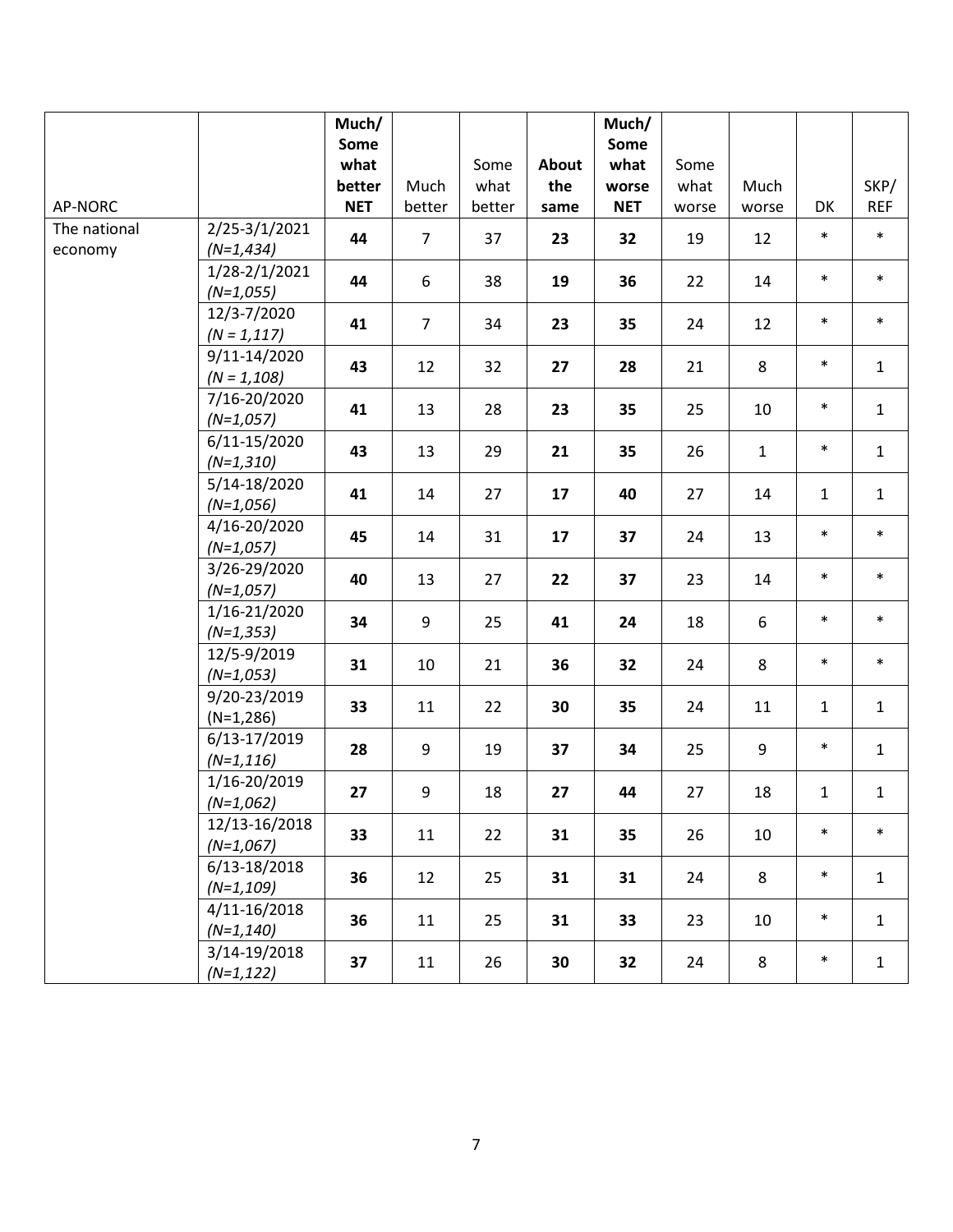|                   |                              | Much/<br>Some |                |        |       | Much/<br>Some |       |                |                          |              |
|-------------------|------------------------------|---------------|----------------|--------|-------|---------------|-------|----------------|--------------------------|--------------|
|                   |                              | what          |                | Some   | About | what          | Some  |                |                          |              |
|                   |                              | better        | Much           | what   | the   | worse         | what  | Much           |                          | SKP/         |
| AP-NORC           |                              | <b>NET</b>    | better         | better | same  | <b>NET</b>    | worse | worse          | DK                       | <b>REF</b>   |
| Your own personal | 2/25-3/1/2021                | 40            | $\overline{7}$ |        | 46    |               |       | $\overline{4}$ | $\ast$                   | $\mathbf{1}$ |
| finances          | $(N=1, 434)$                 |               |                | 32     |       | 13            | 10    |                |                          |              |
|                   | 1/28-2/1/2021                | 34            | 6              | 28     | 48    | 18            | 13    | 5              | $\ast$                   | $\ast$       |
|                   | $(N=1,055)$                  |               |                |        |       |               |       |                |                          |              |
|                   | 12/3-7/2020                  | 32            | $\overline{7}$ | 25     | 49    | 19            | 15    | 5              | $\ast$                   | $\ast$       |
|                   | $(N = 1, 117)$               |               |                |        |       |               |       |                |                          |              |
|                   | 9/11-14/2020                 | 38            | 11             | 27     | 48    | 13            | 9     | $\overline{4}$ | $\overline{\phantom{a}}$ | $\mathbf{1}$ |
|                   | $(N = 1, 108)$               |               |                |        |       |               |       |                |                          |              |
|                   | 7/16-20/2020<br>$(N=1,057)$  | 33            | 9              | 24     | 51    | 16            | 12    | $\overline{4}$ | $\overline{\phantom{0}}$ | $\mathbf{1}$ |
|                   | 6/11-15/2020                 |               |                |        |       |               |       |                |                          |              |
|                   | $(N=1,310)$                  | 38            | 10             | 28     | 46    | 15            | 12    | $\overline{3}$ | $\ast$                   | $\mathbf{1}$ |
|                   | 5/14-18/2020                 | 37            | 10             | 27     | 44    | 17            | 13    | $\overline{4}$ | $\mathbf{1}$             | $\mathbf{1}$ |
|                   | $(N=1,056)$                  |               |                |        |       |               |       |                |                          |              |
|                   | 4/16-20/2020                 | 36            | 8              | 28     | 46    | 17            | 15    | $\overline{3}$ | $\ast$                   | $\mathbf{1}$ |
|                   | $(N=1,057)$                  |               |                |        |       |               |       |                |                          |              |
|                   | 3/26-29/2020<br>$(N=1,057)$  | 39            | 10             | 29     | 42    | 19            | 13    | 6              | $\overline{\phantom{a}}$ | $\ast$       |
|                   | 1/16-21/2020                 |               |                |        |       |               |       |                |                          |              |
|                   | $(N=1, 353)$                 | 42            | 11             | 31     | 45    | 12            | 9     | $\overline{3}$ | $\ast$                   | $\ast$       |
|                   | 12/5-9/2019                  |               |                |        |       |               |       |                |                          |              |
|                   | $(N=1,053)$                  | 37            | 12             | 26     | 48    | 14            | 9     | $\overline{4}$ | $\ast$                   | $\ast$       |
|                   | 9/20-23/2019                 |               |                |        |       |               |       |                | $\ast$                   |              |
|                   | $(N=1,286)$                  | 41            | 8              | 33     | 44    | 15            | 10    | 5              |                          | $\mathbf{1}$ |
|                   | 6/13-17/2019                 | 37            | 11             | 26     | 48    | 13            | 9     | $\overline{4}$ | $\ast$                   | $\mathbf{1}$ |
|                   | $(N=1, 116)$                 |               |                |        |       |               |       |                |                          |              |
|                   | 1/16-20//2019                | 33            | 8              | 24     | 45    | 21            | 13    | 9              |                          | $\mathbf{1}$ |
|                   | $(N=1,062)$                  |               |                |        |       |               |       |                |                          |              |
|                   | 12/13-16/2018<br>$(N=1,067)$ | 35            | 10             | 25     | 44    | 20            | 14    | 6              | $\ast$                   | $\ast$       |
|                   | 6/13-18/2018                 |               |                |        |       |               |       |                |                          |              |
|                   | $(N=1,109)$                  | 37            | 10             | 27     | 45    | 17            | 13    | 4              | $\overline{\phantom{a}}$ | $\mathbf{1}$ |
|                   | 4/11-16/2018                 |               |                |        |       |               |       |                |                          |              |
|                   | $(N=1, 140)$                 | 37            | 11             | 26     | 46    | 18            | 14    | $\overline{4}$ | $\overline{\phantom{a}}$ | $\ast$       |
|                   | 3/14-19/2018                 |               |                |        |       |               |       |                |                          |              |
|                   | $(N=1, 122)$                 | 39            | 10             | 29     | 42    | 18            | 13    | 5              | $\ast$                   | $\ast$       |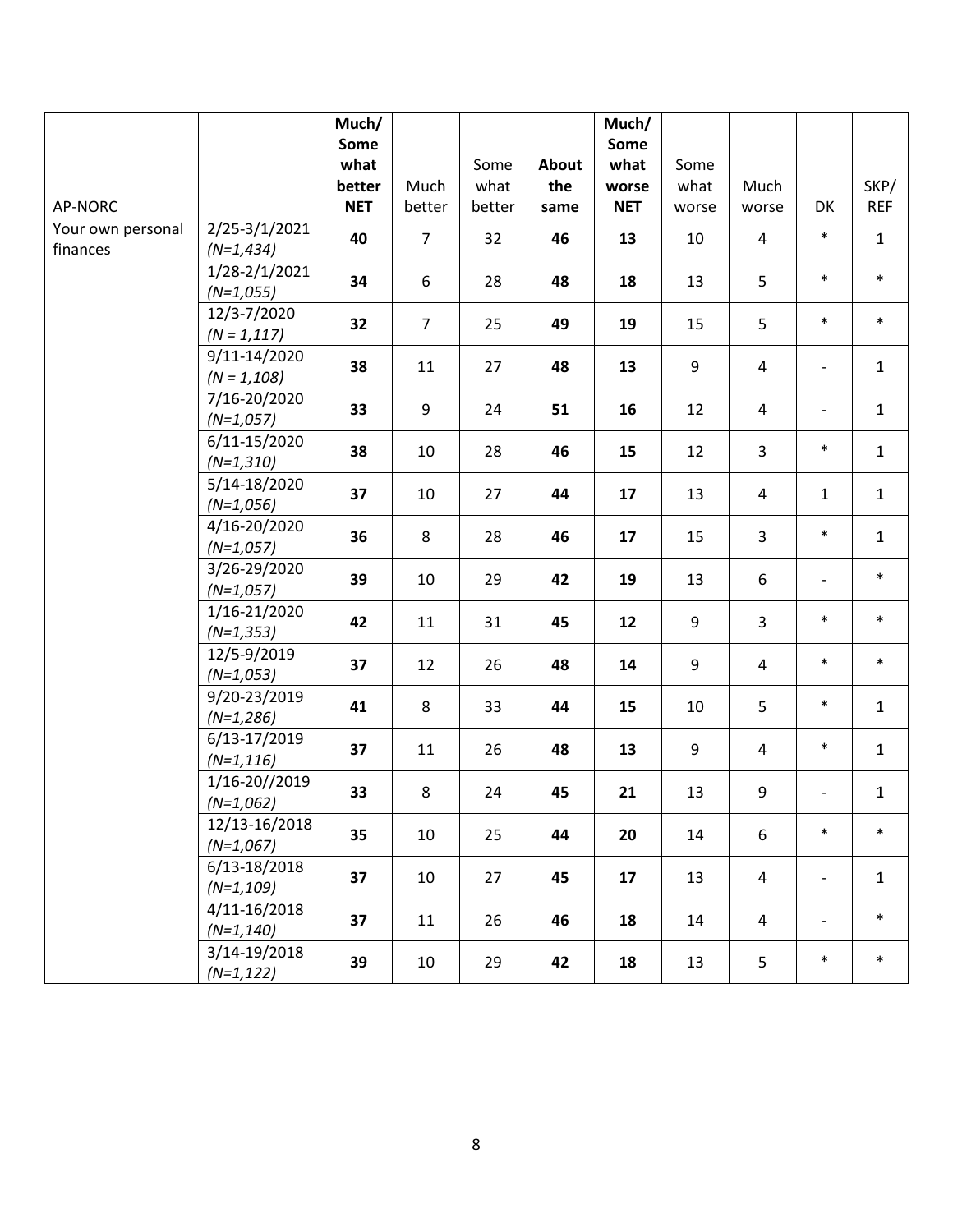#### **ECO1. Thinking about your own financial situation, how confident are you that…?**

#### AP-NORC **Extremely/ Very confident NET** Extremely confident Very confident **Somewhat confident Not very/Not at all confident NET** Not very confident Not at all confident | DK SKP/ REF You will have enough savings for your retirement 2/25- 3/1/2021 *(N=1,434)* **24** 8 15 **30 46** 23 24 \* \* 3/26- 29/2020 *(N=1,057)* **18** 7 12 **30 52** 24 28 - \* 6/13- 17/2019 *(N=1,116)* | 21 | 8 | 13 | 33 | 44 | 20 | 24 |1 | 1 1/16- 20/2019 *(N=1,062)* | 20 | 7 | 13 | 32 | 47 | 22 | 24 |1 | 1 You can keep up with your expenses 2/25- 3/1/2021 *(N=1,434)* **44** 16 28 **37 19** 14 5 \* \* 3/26- 29/2020 *(N=1,057)* **36** 11 24 **40 24** 15 9 - \* 6/13- 17/2019 *(N=1,116)* **40** 16 24 **41 19** 12 7 - 1 You would be able to pay an unexpected bill of \$1000 2/25- 3/1/2021 *(N=1,434)* **42** 23 19 **22 36** 18 18 \* \* 3/26- 29/2020 *(N=1,057)* **36** 20 16 **25 39** 14 26 - \* 6/13- 17/2019 *(N=1,116)* **40** 23 17 **22 37** 15 22 \* 1 1/16- 20/2019 *(N=1,062)* **41** 23 18 **20 39** 18 21 \* \*

### **[GRID ITEMS RANDOMIZED; HALF SAMPLE ASKED RESPONSE OPTIONS IN REVERSE ORDER]**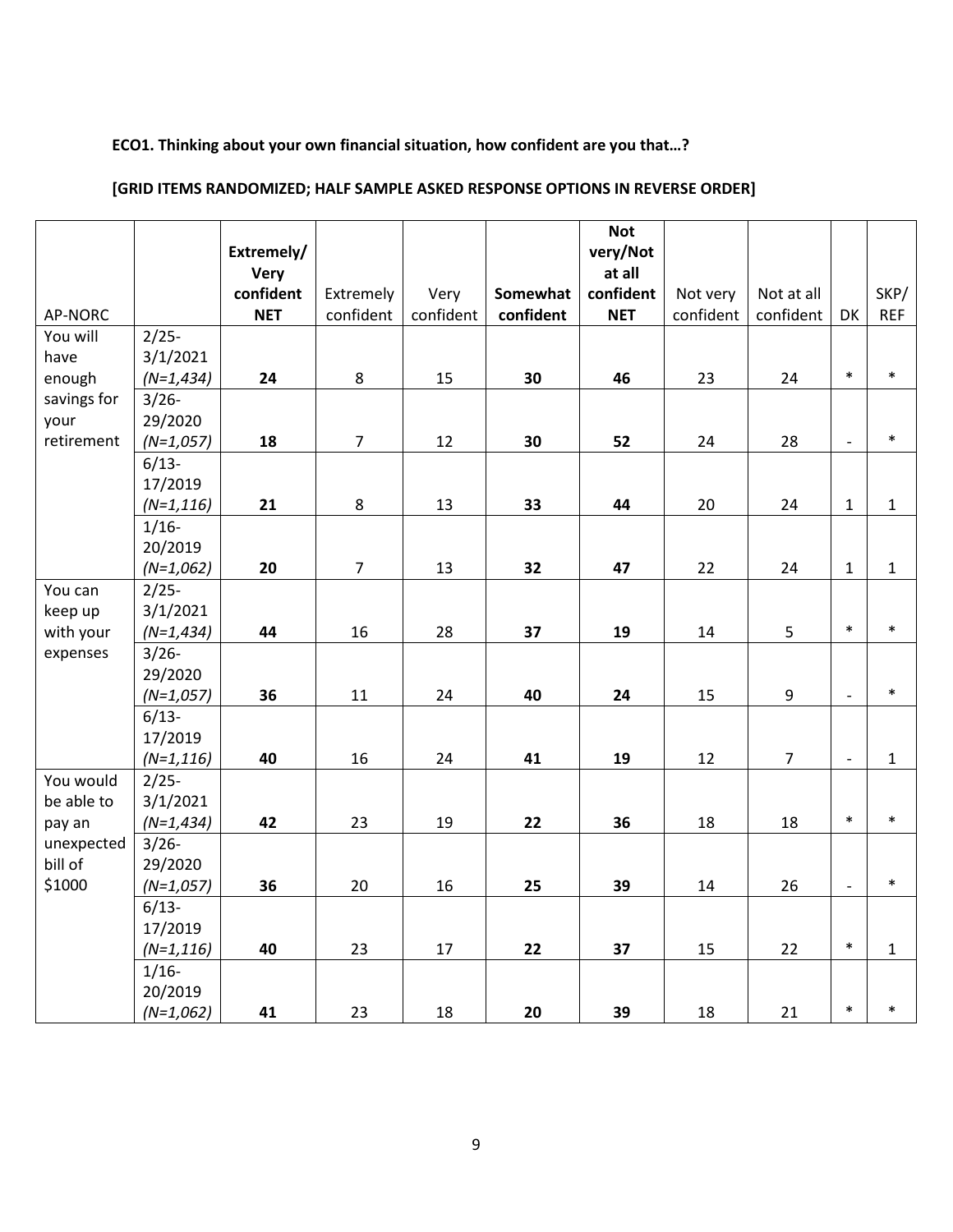| AP-NORC                           |                                     | Extremely/<br><b>Very</b><br>confident<br><b>NET</b> | Extremely<br>confident | Very<br>confident | Somewhat<br>confident | <b>Not</b><br>very/Not<br>at all<br>confident<br><b>NET</b> | Not very<br>confident | Not at all<br>confident | DK                       | SKP/<br><b>REF</b> |
|-----------------------------------|-------------------------------------|------------------------------------------------------|------------------------|-------------------|-----------------------|-------------------------------------------------------------|-----------------------|-------------------------|--------------------------|--------------------|
| You would<br>be able to<br>pay an | $2/25-$<br>3/1/2021<br>$(N=1, 434)$ | 28                                                   | 11                     | 17                | 29                    | 43                                                          | 23                    | 19                      | $\ast$                   | $\ast$             |
| unexpected<br>medical<br>expense  | $3/26 -$<br>29/2020<br>$(N=1,057)$  | 24                                                   | 8                      | 16                | 31                    | 45                                                          | 21                    | 24                      | $\overline{\phantom{0}}$ | $\ast$             |
|                                   | $1/16-$<br>20/2019<br>$(N=1,062)$   | 23                                                   | 8                      | 14                | 34                    | 43                                                          | 22                    | 21                      | $\ast$                   | $\ast$             |

**VIRUS2. How worried are you about you or someone in your family being infected with …** 

# **[GRID ITEMS RANDOMIZED]**

|                    |                                | <b>Extremely</b> |           |         |         | <b>Not</b><br>too/Not |            |                |                          |              |
|--------------------|--------------------------------|------------------|-----------|---------|---------|-----------------------|------------|----------------|--------------------------|--------------|
|                    |                                | /Very            |           |         | Some-   | at all                | <b>Not</b> | Not at         |                          |              |
|                    |                                | worried          | Extremely | Very    | what    | worried               | too        | all            |                          | SKP/         |
| AP-NORC            |                                | <b>NET</b>       | worried   | worried | worried | <b>NET</b>            | worried    | worried        | DK                       | <b>REF</b>   |
| The<br>coronavirus | 2/25-3/1/2021<br>$(N=1, 434)$  | 31               | 16        | 15      | 36      | 33                    | 24         | 9              | $\overline{\phantom{a}}$ | $\ast$       |
|                    | 1/28-2/1/2021<br>$(N=1,055)$   | 43               | 22        | 20      | 30      | 27                    | 19         | 8              | $\overline{\phantom{a}}$ | $\ast$       |
|                    | 12/3-7/2020<br>$(N=1, 117)$    | 43               | 22        | 21      | 34      | 23                    | 16         | $\,8\,$        | $\overline{\phantom{a}}$ | $\ast$       |
|                    | 10/8-12/2020<br>$(N=1, 121)$   | 42               | 22        | 19      | 32      | 26                    | 18         | 8              | $\overline{\phantom{a}}$ | $\ast$       |
|                    | 9/11-14/2020<br>$(N = 1, 108)$ | 38               | 19        | 19      | 31      | 31                    | 22         | 9              | $\overline{\phantom{a}}$ | $\ast$       |
|                    | 8/17-19/2020<br>$(N=1,075)$    | 42               | 20        | 22      | 31      | 26                    | 17         | 9              | $\ast$                   | $\ast$       |
|                    | 7/16-20/2020<br>$(N=1,057)$    | 49               | 25        | 24      | 31      | 19                    | 11         | 8              | $\ast$                   | $\ast$       |
|                    | 6/11-15/2020<br>$(N=1,310)$    | 32               | 16        | 16      | 35      | 32                    | 22         | 9              | $\overline{\phantom{a}}$ | $\mathbf{1}$ |
|                    | 5/14-18/2020<br>$(N=1,056)$    | 42               | 21        | 21      | 31      | 25                    | 18         | $\overline{7}$ | $\ast$                   | $\mathbf{1}$ |
|                    | 4/16-20/2020<br>$(N=1,057)$    | 43               | 23        | 20      | 35      | 22                    | 17         | 5              | $\ast$                   |              |
|                    | 03/26-29/2020<br>$(N=1,057)$   | 50               | 28        | 22      | 34      | 16                    | 13         | 3              | $\overline{\phantom{a}}$ | $\ast$       |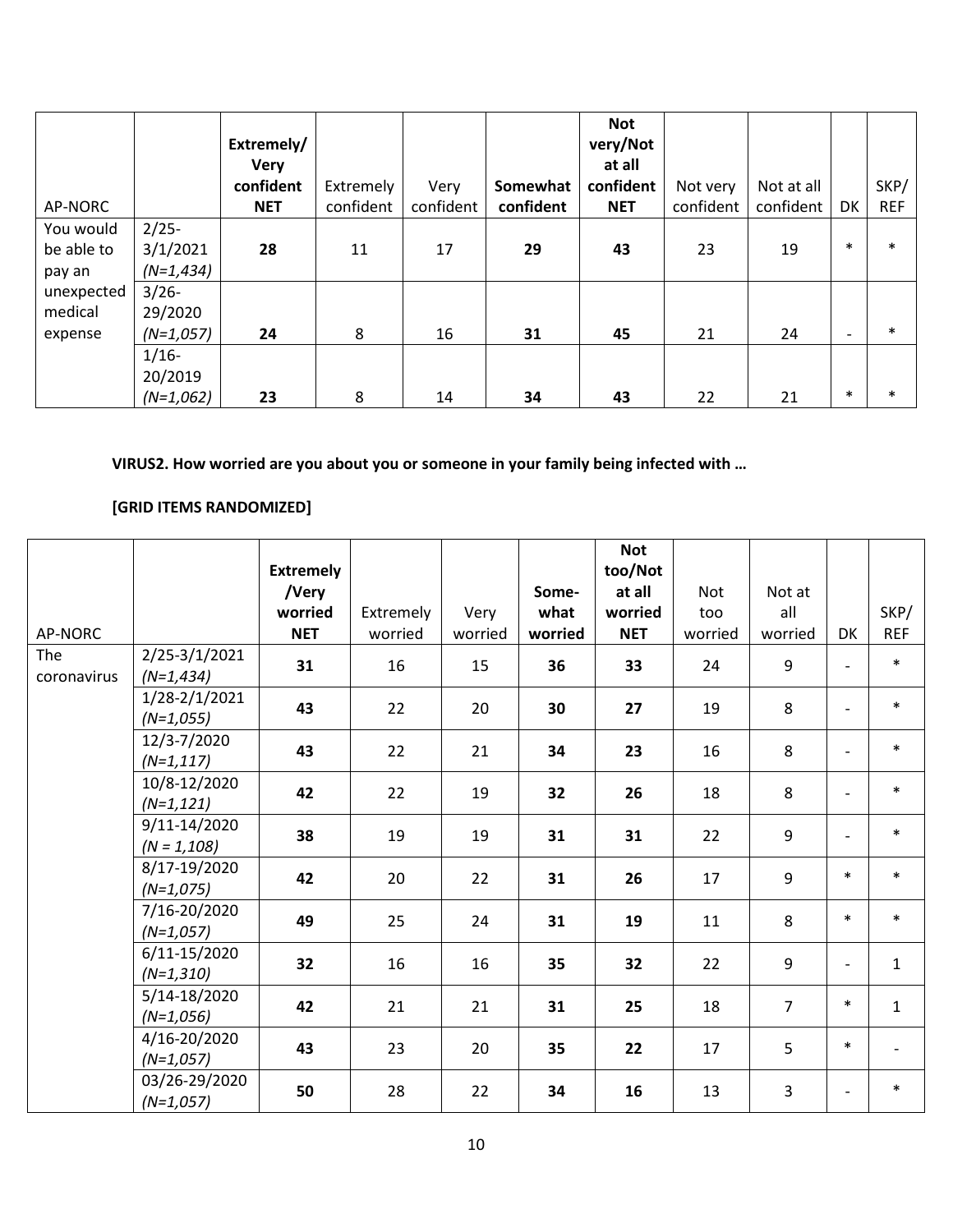|         |                                | <b>Extremely</b> |                |                |         | <b>Not</b><br>too/Not |         |                |                          |              |
|---------|--------------------------------|------------------|----------------|----------------|---------|-----------------------|---------|----------------|--------------------------|--------------|
|         |                                | /Very            |                |                | Some-   | at all                | Not     | Not at         |                          |              |
|         |                                | worried          | Extremely      | Very           | what    | worried               | too     | all            |                          | SKP/         |
| AP-NORC |                                | <b>NET</b>       | worried        | worried        | worried | <b>NET</b>            | worried | worried        | DK                       | <b>REF</b>   |
|         | 03/12-16/2020<br>$(N=1,003)$   | 31               | 14             | 17             | 35      | 33                    | 23      | 10             | $\ast$                   | $\mathbf{1}$ |
|         | 2/13-16/2020<br>$(N=1,074)$    | 22               | 11             | 11             | 23      | 55                    | 37      | 19             | $\overline{\phantom{0}}$ | $\ast$       |
| The flu | 2/25-3/1/2021<br>$(N=1, 434)$  | 12               | 5              | $\overline{7}$ | 29      | 59                    | 39      | 20             | $\overline{a}$           | $\ast$       |
|         | 1/28-2/1/2021<br>$(N=1,055)$   | 14               | 6              | $\overline{7}$ | 29      | 58                    | 40      | 17             | $\overline{a}$           | $\ast$       |
|         | 12/3-7/2020<br>$(N=1, 117)$    | 17               | 8              | 9              | 31      | 52                    | 39      | 13             | $\frac{1}{2}$            |              |
|         | 10/8-12/2020<br>$(N=1, 121)$   | 20               | 9              | 10             | 34      | 47                    | 33      | 14             | $\ast$                   | $\ast$       |
|         | 9/11-14/2020<br>$(N = 1, 108)$ | 21               | 8              | 12             | 33      | 46                    | 32      | 14             | $\overline{\phantom{0}}$ | $\ast$       |
|         | 8/17-19/2020<br>$(N=1,075)$    | 16               | $\overline{7}$ | 9              | 31      | 52                    | 37      | 15             | $\overline{\phantom{0}}$ | $\mathbf{1}$ |
|         | 7/16-20/2020<br>$(N=1,057)$    | 19               | $\mathsf g$    | 10             | 34      | 47                    | 33      | 15             | $\overline{a}$           | $\ast$       |
|         | 6/11-15/2020<br>$(N=1,310)$    | 15               | $\overline{7}$ | 9              | 27      | 56                    | 41      | 16             | $\overline{\phantom{0}}$ | $\mathbf{1}$ |
|         | 5/14-18/2020<br>$(N=1,056)$    | 17               | $\overline{7}$ | 10             | 28      | 54                    | 38      | 15             | $\overline{a}$           | $\mathbf{1}$ |
|         | 4/16-20/2020<br>$(N=1,057)$    | 22               | 10             | 13             | 30      | 47                    | 35      | 12             | $\overline{\phantom{0}}$ | $\ast$       |
|         | 3/26-29/2020<br>$(N=1,057)$    | 22               | 11             | 12             | 35      | 43                    | 34      | 8              | $\frac{1}{2}$            | $\ast$       |
|         | 3/12-16/2020<br>$(N=1,003)$    | 15               | 6              | 9              | 33      | 50                    | 37      | 13             | $\overline{\phantom{0}}$ | $\mathbf{1}$ |
|         | 2/13-16/2020<br>$(N=1,074)$    | 23               | 10             | 14             | 40      | 37                    | 29      | $\overline{7}$ | $\frac{1}{2}$            | $\ast$       |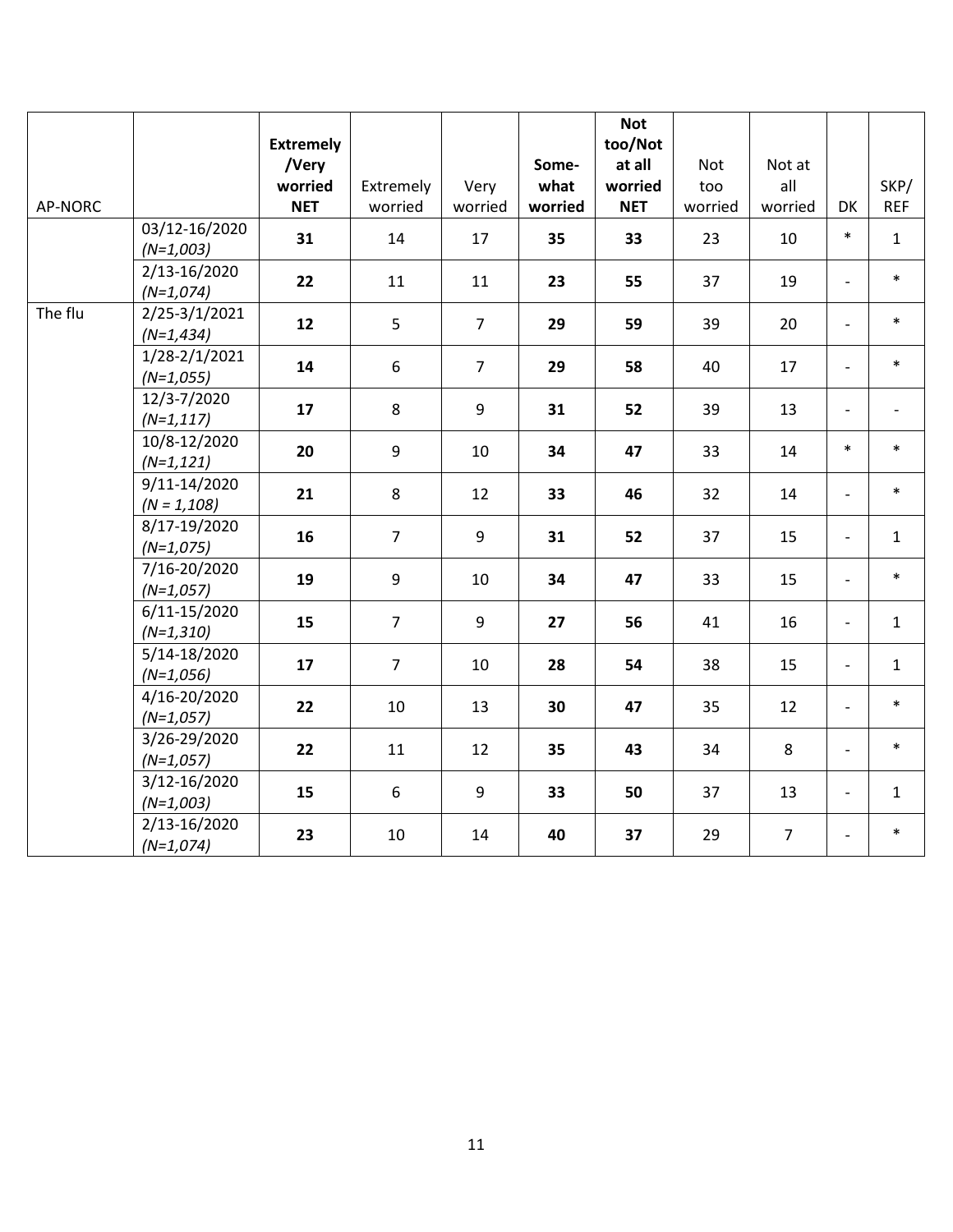# **VIRUS3. Do you approve, disapprove, or neither approve nor disapprove of how each of the following is handling the coronavirus outbreak?**

# **[GRID ITEMS RANDOMIZED; HALF SAMPLE ASKED RESPONSE OPTIONS IN REVERSE ORDER]**

|                                     |                               | Strongly/<br>somewhat<br>approve | Strongly         | Some<br>what  | <b>Neither</b><br>approve<br>nor dis- | Somewhat<br>/strongly<br>disapprove | Some<br>what<br>dis- | Strongly<br>dis- |                                | SKP/                       |
|-------------------------------------|-------------------------------|----------------------------------|------------------|---------------|---------------------------------------|-------------------------------------|----------------------|------------------|--------------------------------|----------------------------|
| AP-NORC<br>Your state<br>government | 2/25-3/1/2021<br>$(N=1, 434)$ | <b>NET</b><br>39                 | approve<br>8     | approve<br>31 | approve<br>22                         | <b>NET</b><br>38                    | approve<br>19        | approve<br>19    | DK<br>$\overline{\phantom{a}}$ | <b>REF</b><br>$\mathbf{1}$ |
|                                     | 5/14-18/2020<br>$N=1,056$     | 51                               | 18               | 33            | 15                                    | 33                                  | 19                   | 13               | $\blacksquare$                 | $\mathbf{1}$               |
|                                     | 4/16-20/2020<br>$N=1,057$     | 63                               | 28               | 35            | 17                                    | 20                                  | 12                   | 8                | $\ast$                         | $\ast$                     |
|                                     | 3/26-29/2020<br>$N=1,057$     | 57                               | 19               | 38            | 20                                    | 23                                  | 14                   | 9                | $\overline{a}$                 | $\ast$                     |
| Your city or<br>local               | 2/25-3/1/2021<br>$(N=1, 434)$ | 43                               | 9                | 34            | 28                                    | 29                                  | 18                   | 11               | $\ast$                         | $\ast$                     |
| government                          | 5/14-18/2020<br>$N=1,056$     | 51                               | 16               | 35            | 25                                    | 22                                  | 16                   | 6                | $\ast$                         | $\mathbf{1}$               |
|                                     | 4/16-20/2020<br>$N=1,057$     | 63                               | 23               | 40            | 21                                    | 16                                  | 11                   | 5                | $\ast$                         | $\mathbf{1}$               |
|                                     | 3/26-29/2020<br>$N=1,057$     | 54                               | 18               | 36            | 26                                    | 20                                  | 14                   | 6                | $\ast$                         | $\ast$                     |
| The federal<br>government           | 2/25-3/1/2021<br>$(N=1, 434)$ | 37                               | $\overline{7}$   | 29            | 26                                    | 36                                  | 22                   | 15               | $\ast$                         | $\mathbf{1}$               |
|                                     | 5/14-18/2020<br>$N=1,056$     | 31                               | 5                | 25            | 21                                    | 48                                  | 22                   | 26               | $\ast$                         | $\mathbf{1}$               |
|                                     | 4/16-20/2020<br>$N=1,057$     | 40                               | 12               | 28            | 22                                    | 37                                  | 21                   | 16               | $\ast$                         | $\mathbf{1}$               |
|                                     | 3/26-29/2020<br>$N=1,057$     | 38                               | 12               | 27            | 21                                    | 41                                  | 23                   | 18               | $\ast$                         | $\ast$                     |
| Leaders in<br>Congress              | 2/25-3/1/2021<br>$(N=1, 434)$ | 21                               | $\overline{2}$   | 19            | 29                                    | 49                                  | 27                   | 22               | $\ast$                         | $\ast$                     |
|                                     | 5/14-18/2020<br>$N=1,056$     | 23                               | 3                | 20            | 27                                    | 49                                  | 27                   | 21               | $\mathbf{1}$                   | $\mathbf{1}$               |
|                                     | 4/16-20/2020<br>$N=1,057$     | 28                               | 5                | 23            | 33                                    | 38                                  | 22                   | 16               | $\ast$                         | $\mathbf{1}$               |
|                                     | 3/26-29/2020<br>$N=1,057$     | 31                               | $\boldsymbol{6}$ | 25            | 28                                    | 41                                  | 28                   | 13               | $\ast$                         | $\ast$                     |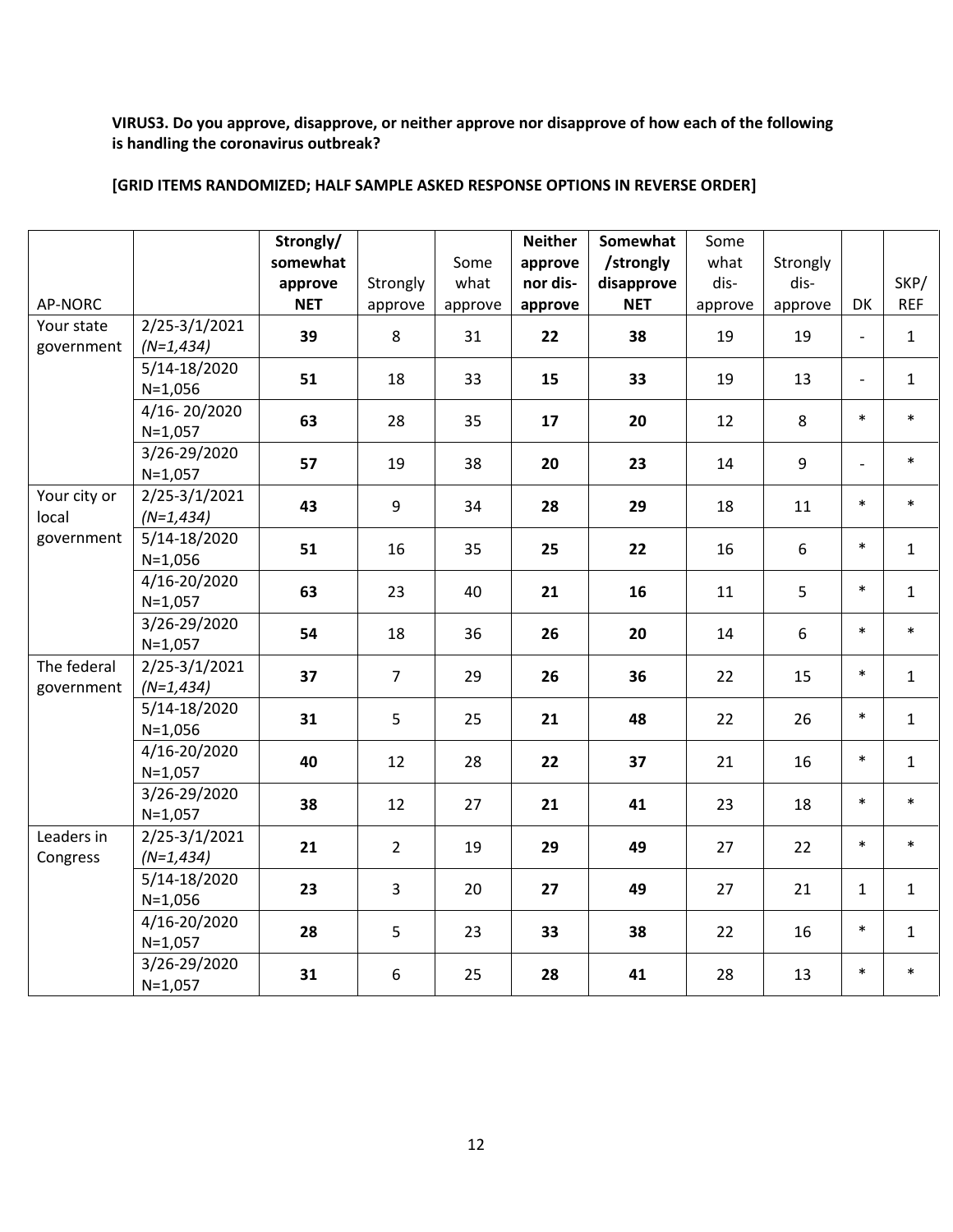**VIRUS4. How would you rate each of the following in your local community during the coronavirus pandemic?**

|                                        |            |      |      | <b>Neither</b> |       |      |             |        |              |
|----------------------------------------|------------|------|------|----------------|-------|------|-------------|--------|--------------|
|                                        |            |      |      | good           | Poor/ |      |             |        |              |
| AP-NORC                                | Very good/ | Very |      | nor            | very  |      | <b>Very</b> |        | SKP/         |
| 2/25-3/1/2021                          | good       | good | Good | poor           | poor  | Poor | poor        | DK     | <b>REF</b>   |
| Access to COVID-19 testing             | 56         | 14   | 42   | 25             | 18    | 12   | 6           | 1      | 1            |
| Access to COVID-19 health care         | 42         | 6    | 37   | 39             | 17    | 12   | 5           | 1      | 1            |
| Communication from public and          |            |      |      |                |       |      |             |        |              |
| health officials about the COVID-19    |            |      |      |                |       |      |             |        |              |
| response                               | 45         | 9    | 37   | 36             | 18    | 12   | 6           | $\ast$ | 1            |
| Efforts by people living in the        |            |      |      |                |       |      |             |        |              |
| community to reduce the spread of      |            |      |      |                |       |      |             |        |              |
| COVID-19                               | 44         | 6    | 38   | 30             | 25    | 17   | 8           | $\ast$ | $\mathbf{1}$ |
| Handling of COVID-19 by K-12 schools   | 31         | 5    | 26   | 37             | 31    | 20   | 12          | 1      | $\mathbf{1}$ |
| Communication from public health       |            |      |      |                |       |      |             |        |              |
| officials about the safety and         |            |      |      |                |       |      |             |        |              |
| effectiveness of COVID-19 vaccines     | 46         | 10   | 36   | 34             | 20    | 13   | 7           | $\ast$ | 1            |
| The sign-up process for getting COVID- |            |      |      |                |       |      |             |        |              |
| 19 vaccines                            | 25         | 5    | 20   | 37             | 37    | 24   | 13          | $\ast$ | 1            |

### **[GRID ITEMS RANDOMIZED; HALF SAMPLE ASKED RESPONSE OPTIONS IN REVERSE ORDER]**

*N= 1,434*

**VIRUS5. In response to the coronavirus pandemic, do you favor, oppose, or neither favor nor oppose requiring Americans to wear face masks when they're around other people outside of their homes?<sup>1</sup>**

### **[HALF SAMPLE ASKED RESPONSE OPTIONS IN REVERSE ORDER]**

| AP-NORC         |               | <b>Strongly</b><br>/Some-<br>what<br>favor<br><b>NET</b> | Strongly<br>favor | Some-<br>what<br>favor | <b>Neither</b><br>favor<br>nor | Somewhat<br>/Strongly<br>oppose<br><b>NET</b> | Some-<br>what<br>oppose | Strongly<br>oppose | DK                       | SKP/<br><b>REF</b> |
|-----------------|---------------|----------------------------------------------------------|-------------------|------------------------|--------------------------------|-----------------------------------------------|-------------------------|--------------------|--------------------------|--------------------|
| Requiring       | 2/25-3/1/2021 |                                                          |                   |                        | oppose                         |                                               |                         |                    |                          |                    |
|                 |               |                                                          |                   |                        |                                |                                               |                         |                    |                          |                    |
| Americans to    | $(N=1,434)$   | 69                                                       | 54                | 15                     | 14                             | 17                                            | 8                       | 8                  |                          |                    |
| wear face masks | 12/3-7/2020   |                                                          |                   |                        |                                |                                               |                         |                    |                          |                    |
| when they're    | $(N=1, 117)$  | 75                                                       | 61                | 13                     | 11                             | 15                                            | $\overline{7}$          | 8                  | $\overline{\phantom{0}}$ |                    |
| around other    | 10/8-12/2020  |                                                          |                   |                        |                                |                                               |                         |                    |                          |                    |
| people outside  | $(N=1, 121)$  | 72                                                       | 59                | 14                     | 12                             | 16                                            | 8                       | 8                  | -                        | $\ast$             |
| their homes     | 7/16-20/2020  |                                                          |                   |                        |                                |                                               |                         |                    |                          |                    |
|                 | $(N=1,057)$   | 75                                                       | 59                | 16                     | 11                             | 13                                            | 5                       | 9                  |                          | $\ast$             |

 $1$  In 2020, question was an item on a grid question.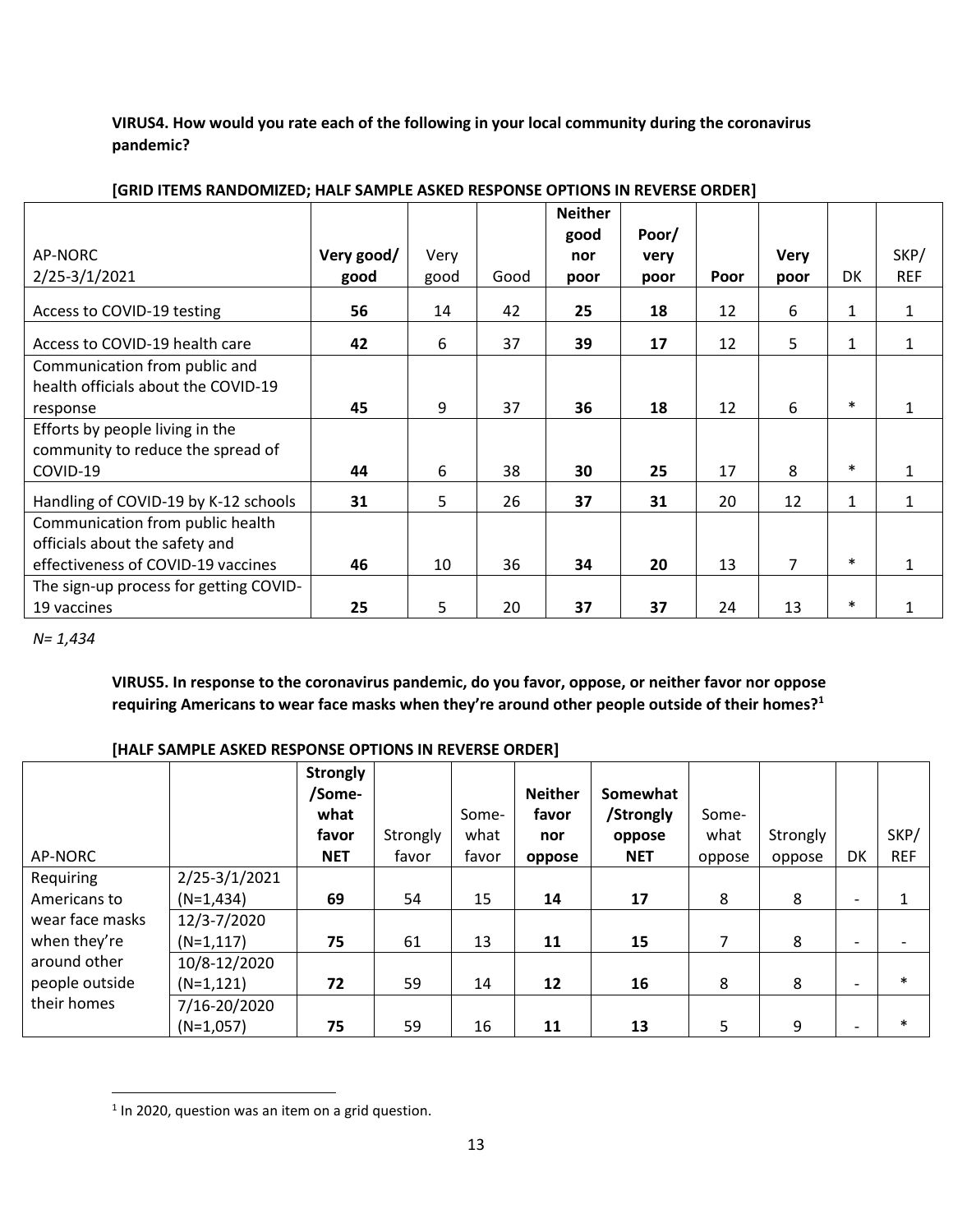**VIRUS6. Do you think the following have overreacted to the coronavirus pandemic, not taken it seriously enough, or reacted appropriately to the situation?**

| AP-NORC              |             | Not taken        | Reacted       |        |         |
|----------------------|-------------|------------------|---------------|--------|---------|
| 2/25-3/1/2021        | Overreacted | seriously enough | appropriately | DK     | SKP/REF |
| People in your local |             |                  |               |        |         |
| community            | 12          | 46               | 42            | $\ast$ |         |
| People in the United |             |                  |               |        |         |
| <b>States</b>        | 17          | 66               | 16            | $\ast$ |         |
| People around the    |             |                  |               |        |         |
| world                | 15          | 44               | 39            |        |         |

*N= 1,434*

# **VIRUS7. Because of the coronavirus pandemic, how often are you:**

| AP-NORC              | Always/   |        |       | Some- | Rarely/   |        |       |                          | SKP/       |
|----------------------|-----------|--------|-------|-------|-----------|--------|-------|--------------------------|------------|
| 2/25-3/1/2021        | often NET | Always | Often | times | never NET | Rarely | Never | <b>DK</b>                | <b>REF</b> |
| Avoiding             |           |        |       |       |           |        |       |                          |            |
| nonessential travel  | 72        | 50     | 22    | 13    | 14        | 8      | 6     | $\ast$                   |            |
| Staying away from    |           |        |       |       |           |        |       |                          |            |
| large groups         | 77        | 55     | 23    | 13    | 9         | 5      | 4     | $\overline{\phantom{a}}$ |            |
| Avoiding other       |           |        |       |       |           |        |       |                          |            |
| people as much as    |           |        |       |       |           |        |       |                          |            |
| possible             | 66        | 35     | 31    | 19    | 15        | 10     | 5     | $\overline{\phantom{0}}$ |            |
| Wearing a face mask  |           |        |       |       |           |        |       |                          |            |
| when you're around   |           |        |       |       |           |        |       |                          |            |
| other people outside |           |        |       |       |           |        |       |                          |            |
| your home            | 82        | 65     | 17    | 10    | 8         | 5      | 3     |                          |            |

*N= 1,434*

### **VIRUS8. During the coronavirus pandemic, have you done any of the following?**

| Yes | No | DK                       | SKP/REF |
|-----|----|--------------------------|---------|
| 49  | 51 | $\ast$                   | ∗       |
|     |    |                          |         |
| 33  | 67 | $\ast$                   | $\ast$  |
| 40  | 59 |                          |         |
|     |    |                          |         |
| 28  | 72 | $\overline{\phantom{0}}$ |         |
|     |    |                          |         |

*N= 1,434*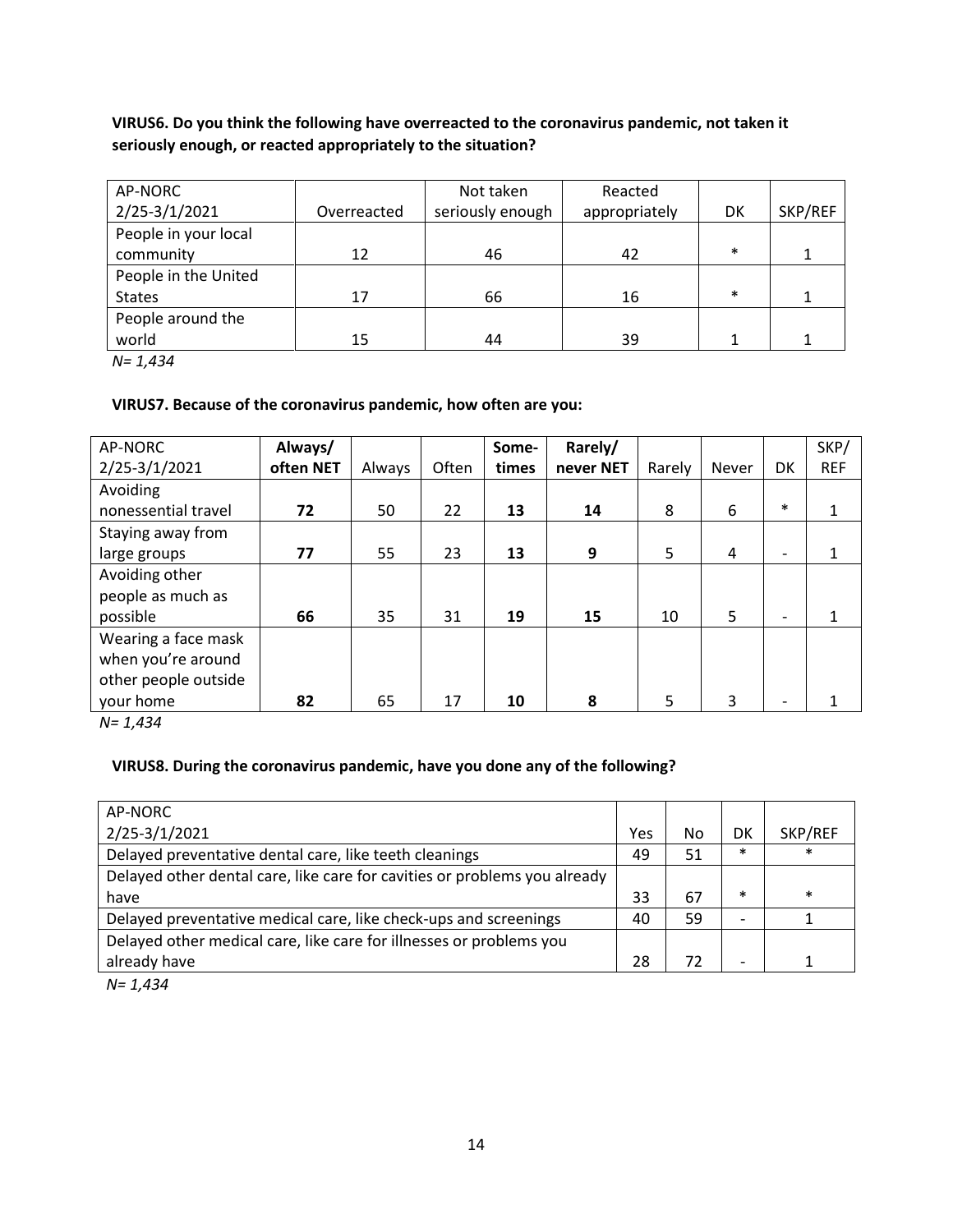**VIRUS9. Because of the coronavirus pandemic, have you been doing each of the following, or not?**

|  |  | [GRID ITEMS RANDOMIZED] |
|--|--|-------------------------|
|--|--|-------------------------|

| AP-NORC                            |                             | Yes | No | DK                       | SKP/REF |
|------------------------------------|-----------------------------|-----|----|--------------------------|---------|
| Spending less than usual           | 2/25-3/1/2021 (N=1,434)     | 56  | 44 | $\overline{\phantom{a}}$ |         |
|                                    | 8/17-19/2020 (N=1,075)      | 66  | 34 | $\ast$                   | $\ast$  |
| Paying down debt faster than usual | 2/25-3/1/2021 (N=1,434)     | 29  | 70 | $\ast$                   |         |
|                                    | 8/17-19/2020 (N=1,075)      | 26  | 72 | 1                        |         |
| Saving more money than usual       | $2/25 - 3/1/2021$ (N=1,434) | 42  | 57 | $\overline{\phantom{a}}$ | $\ast$  |
|                                    | 8/17-19/2020 (N=1,075)      | 45  | 53 | $\ast$                   |         |

**VIRUS11. At any point since March 2020, have you or has someone in your household experienced each of the following because of the coronavirus pandemic, or not? <sup>2</sup>**

|                                |               |     |    |                          | SKP/           |
|--------------------------------|---------------|-----|----|--------------------------|----------------|
| AP-NORC                        |               | Yes | No | <b>DK</b>                | <b>REF</b>     |
| Been laid off                  | 2/25-3/1/2021 |     |    |                          |                |
|                                | $(N=1, 434)$  | 25  | 75 | $\overline{\phantom{a}}$ | $\mathbf{1}$   |
|                                | 6/11-15/2020  |     |    |                          |                |
|                                | $N=1,310$     | 24  | 75 | $\ast$                   | $\mathbf{1}$   |
|                                | 5/14-18/2020  |     |    |                          |                |
|                                | $N=1,056$     | 26  | 71 | $\ast$                   | $\overline{2}$ |
|                                | 4/16-20/2020  |     |    |                          |                |
|                                | $N=1,057$     | 25  | 74 | $\overline{\phantom{a}}$ | $\mathbf{1}$   |
| Been scheduled for fewer hours | 2/25-3/1/2021 |     |    |                          |                |
|                                | $(N=1, 434)$  | 31  | 68 | $\ast$                   | $\mathbf{1}$   |
|                                | 6/11-15/2020  |     |    |                          |                |
|                                | $(N=1,310)$   | 32  | 66 | $\ast$                   | $\mathbf{1}$   |
|                                | 5/14-18/2020  |     |    |                          |                |
|                                | $(N=1,056)$   | 37  | 61 |                          | $\overline{2}$ |
|                                | 4/16-20/2020  |     |    |                          |                |
|                                | $(N=1,057)$   | 31  | 68 |                          | $\mathbf{1}$   |
| Taken unpaid time off          | 2/25-3/1/2021 |     |    |                          |                |
|                                | $(N=1, 434)$  | 20  | 79 |                          | $\mathbf{1}$   |
|                                | 6/11-15/2020  |     |    |                          |                |
|                                | $(N=1,310)$   | 21  | 77 | $\ast$                   | $\mathbf 1$    |
|                                | 5/14-18/2020  |     |    |                          |                |
|                                | $(N=1,056)$   | 22  | 75 |                          | $\overline{2}$ |
|                                | 4/16-20/2020  | 20  | 79 |                          | $\mathbf{1}$   |

 $2$  In 2020, question read: Have you or has someone in your household experienced each of the following because of the coronavirus outbreak?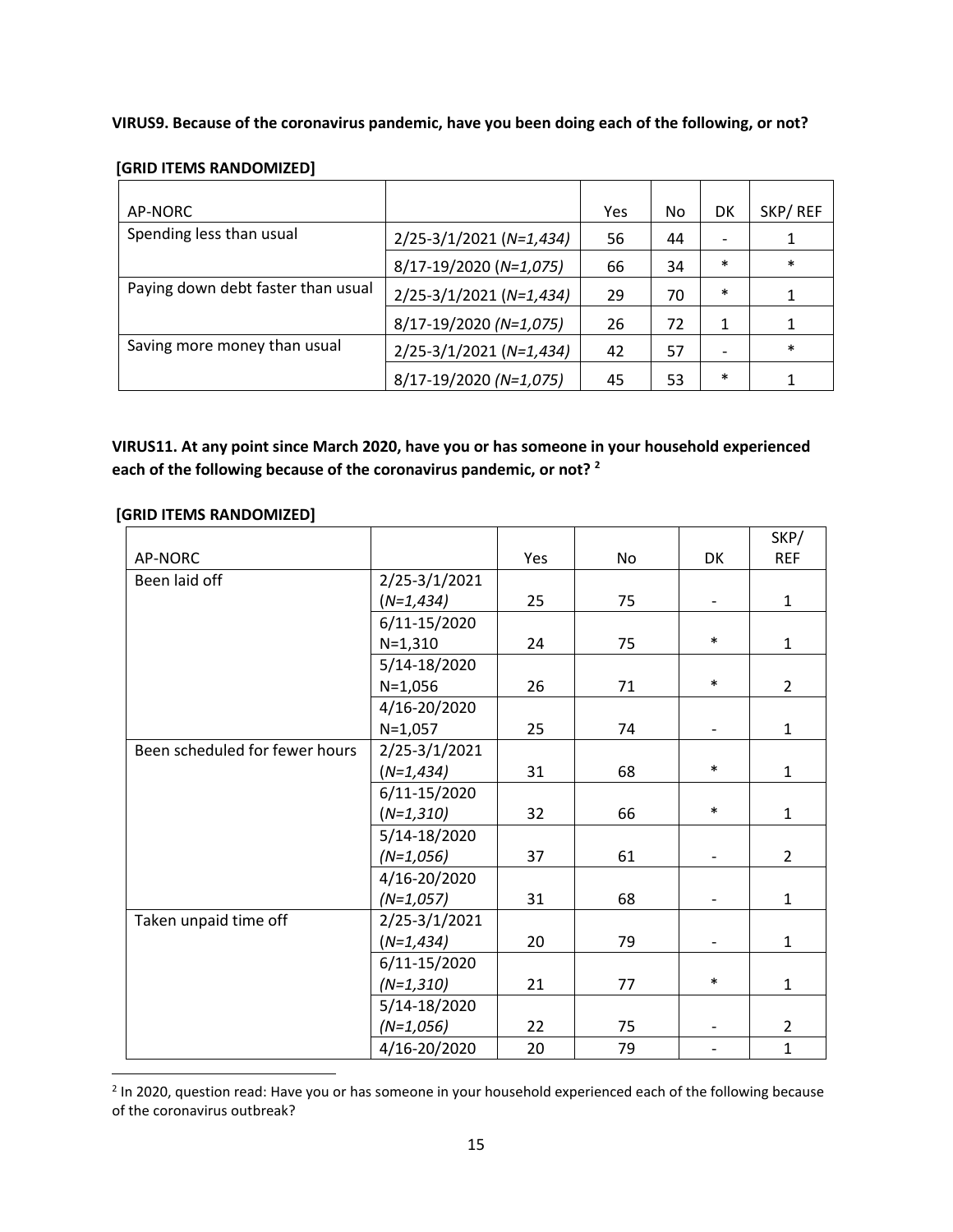|                          | $(N=1,057)$   |     |    |           |                |
|--------------------------|---------------|-----|----|-----------|----------------|
|                          |               |     |    |           | SKP/           |
| AP-NORC                  |               | Yes | No | <b>DK</b> | <b>REF</b>     |
| Had your wages or salary | 2/25-3/1/2021 |     |    |           |                |
| reduced                  | $(N=1, 434)$  | 23  | 76 | $\ast$    | 1              |
|                          | 6/11-15/2020  |     |    |           |                |
|                          | $(N=1,310)$   | 27  | 72 | $\ast$    | 1              |
|                          | 5/14-18/2020  |     |    |           |                |
|                          | $(N=1,056)$   | 29  | 69 | $\ast$    | $\overline{2}$ |
|                          | 4/16-20/2020  |     |    |           |                |
|                          | $(N=1,057)$   | 24  | 75 | $\ast$    | 1              |
|                          | 2/25-3/1/2021 |     |    |           |                |
| Quit a job               | $(N=1, 434)$  | 14  | 85 | $\ast$    | 1              |

# *If any "yes" response in VIRUS11*

**VIRUS12. And would you say that change/those changes to your household's job situation is having a major impact, minor impact or no impact on the current financial situation in your household?**

|              | AP-NORC       |
|--------------|---------------|
|              | 2/25-3/1/2021 |
| Major impact | 34            |
| Minor impact | 52            |
| No impact    | 13            |
| DK           |               |
| SKP/REF      | *             |
|              | 728           |

# *If major or minor impact in VIRUS12*

# **VIRUS13. How long do you expect it will take for your household to recover financially?**

|                             | AP-NORC       |
|-----------------------------|---------------|
|                             | 2/25-3/1/2021 |
| Less than 6 months          | 24            |
| Between 6 months and a year | 38            |
| More than a year            | 37            |
| DK                          | $\ast$        |
| SKP/REF                     | $\ast$        |
| N=                          | 635           |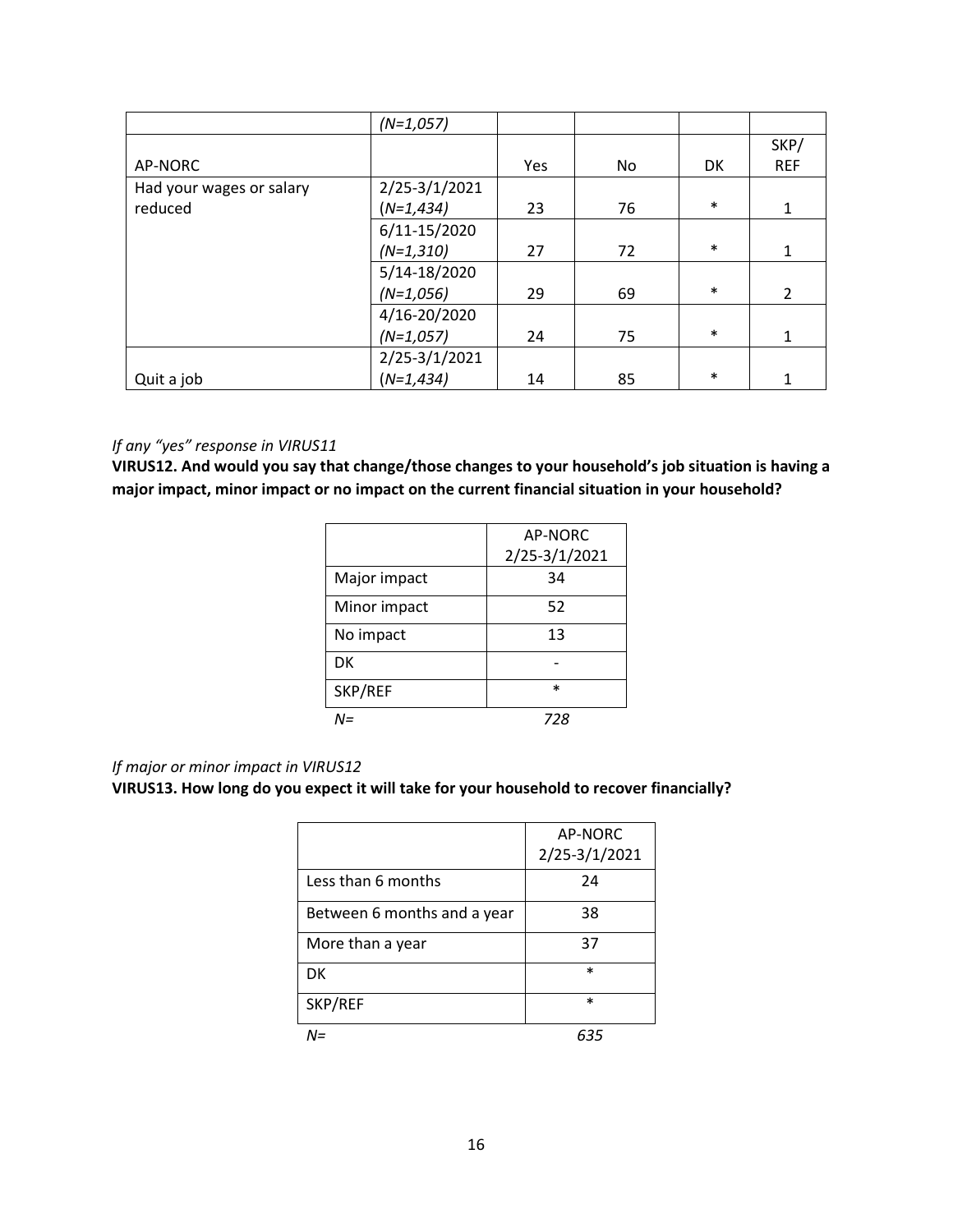**VIRUS14. Is your current household income higher, lower or about the same as it was on March 1, 2020?**

|                | AP-NORC<br>2/25-3/1/2021 |
|----------------|--------------------------|
| Higher         | 16                       |
| Lower          | 30                       |
| About the same | 53                       |
| DK             |                          |
| SKP/REF        | $\ast$                   |
| N=             | 1,434                    |

### **VIRUS15. Since March 1, 2020 have you personally:**

| AP-NORC           | Yes | No | DK | SKP/REF |
|-------------------|-----|----|----|---------|
| 2/25-3/1/2021     |     |    |    |         |
| Started a new job | 15  | 85 |    |         |
| Changed the type  |     |    |    |         |
| of work you do    | 17  | 87 |    |         |
| $\cdots$<br>.     |     |    |    |         |

*N= 1,434*

**VIRUS16. Have you experienced each of the following in the last month because of the coronavirus pandemic, or not?<sup>3</sup>**

### **[GRID ITEMS RANDOMIZED]**

| AP-NORC               |               | Have             | Have not         |           | <b>SKP</b> |
|-----------------------|---------------|------------------|------------------|-----------|------------|
| 2/25-3/1/2021         |               | experienced this | experienced this | <b>DK</b> | /REF       |
| Been unable to pay a  | 2/25-3/1/2021 |                  |                  |           |            |
| credit card bill      | $(N=1, 434)$  | 13               | 86               | $\ast$    |            |
|                       | 05/14-18/2020 |                  |                  |           |            |
|                       | $N = 1,056$   | 15               | 83               |           |            |
|                       | 04/16-20/2020 |                  |                  |           |            |
|                       | $N=1,057$     | 11               | 88               |           |            |
| Been unable to make a | 2/25-3/1/2021 |                  |                  |           |            |
| rent or mortgage      | $(N=1, 434)$  | 11               | 88               |           | $\ast$     |
| payment               | 05/14-18/2020 |                  |                  |           |            |
|                       | $N = 1,056$   | 15               | 84               |           |            |
|                       | 04/16-20/2020 |                  |                  |           |            |
|                       | $N = 1,057$   | 11               | 89               |           |            |

<sup>&</sup>lt;sup>3</sup> Have you experienced each of the following because of the coronavirus outbreak, or not?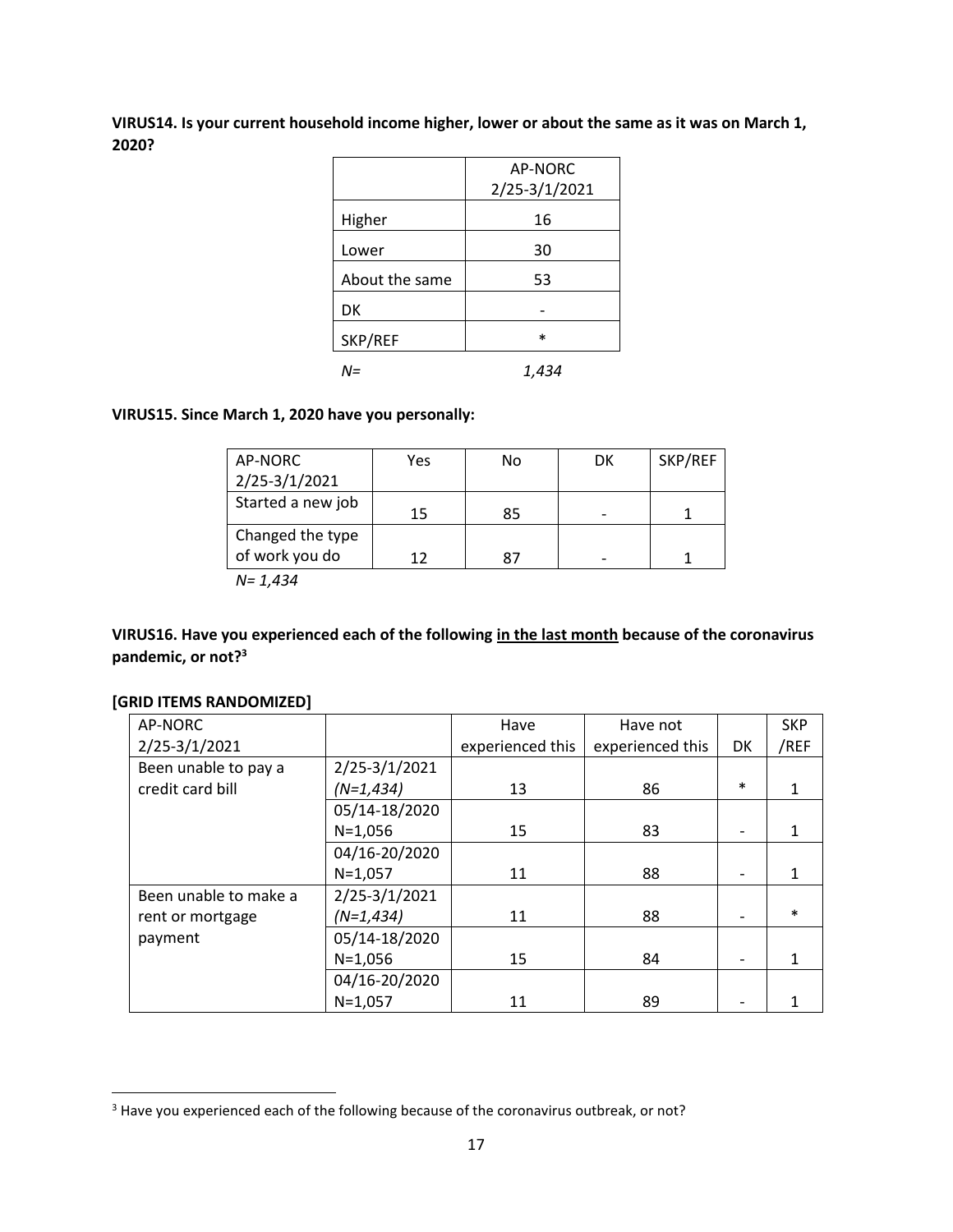| AP-NORC               |               | Have             | Have not         |    | <b>SKP</b> |
|-----------------------|---------------|------------------|------------------|----|------------|
| 2/25-3/1/2021         |               | experienced this | experienced this | DK | /REF       |
| Been unable to pay    | 2/25-3/1/2021 |                  |                  |    |            |
| another type of bill  | $(N=1, 434)$  | 21               | 79               |    | $\ast$     |
|                       | 05/14-18/2020 |                  |                  |    |            |
|                       | $N=1,056$     | 21               | 78               |    |            |
|                       | 04/16-20/2020 |                  |                  |    |            |
|                       | $N=1,057$     | 19               | 81               |    |            |
| Received unemployment | 2/25-3/1/2021 |                  |                  |    |            |
| benefits              | $(N=1, 434)$  | 17               | 83               |    | $\ast$     |

# **APVAX7. How easy or difficult is it for you to…**

# **[GRID ITEMS RANDOMIZED; HALF SAMPLE ASKED RESPONSE OPTIONS IN REVERSE ORDER]**

|                     | Very/    |      |          | <b>Neither</b> | Very/     |           |           |        |            |
|---------------------|----------|------|----------|----------------|-----------|-----------|-----------|--------|------------|
| AP-NORC             | somewhat | Very | Somewhat | easy nor       | somewhat  | Somewhat  | Very      |        | SKP/       |
| 2/25-3/1/2021       | easy     | easy | easy     | difficult      | difficult | difficult | difficult | DK     | <b>REF</b> |
| Find factual        |          |      |          |                |           |           |           |        |            |
| information about   |          |      |          |                |           |           |           |        |            |
| the COVID-19        |          |      |          |                |           |           |           |        |            |
| vaccines            | 51       | 23   | 28       | 24             | 25        | 16        | 9         | $\ast$ | $\ast$     |
| Know if information |          |      |          |                |           |           |           |        |            |
| about the COVID-19  |          |      |          |                |           |           |           |        |            |
| vaccines is true or |          |      |          |                |           |           |           |        |            |
| not                 | 46       | 20   | 26       | 24             | 30        | 21        | 9         | $\ast$ |            |
| Understand the      |          |      |          |                |           |           |           |        |            |
| difference between  |          |      |          |                |           |           |           |        |            |
| fact and opinion    |          |      |          |                |           |           |           |        |            |
| about the COVID-19  |          |      |          |                |           |           |           |        |            |
| vaccines            | 53       | 23   | 31       | 22             | 24        | 16        | 8         |        |            |

*N= 1,434*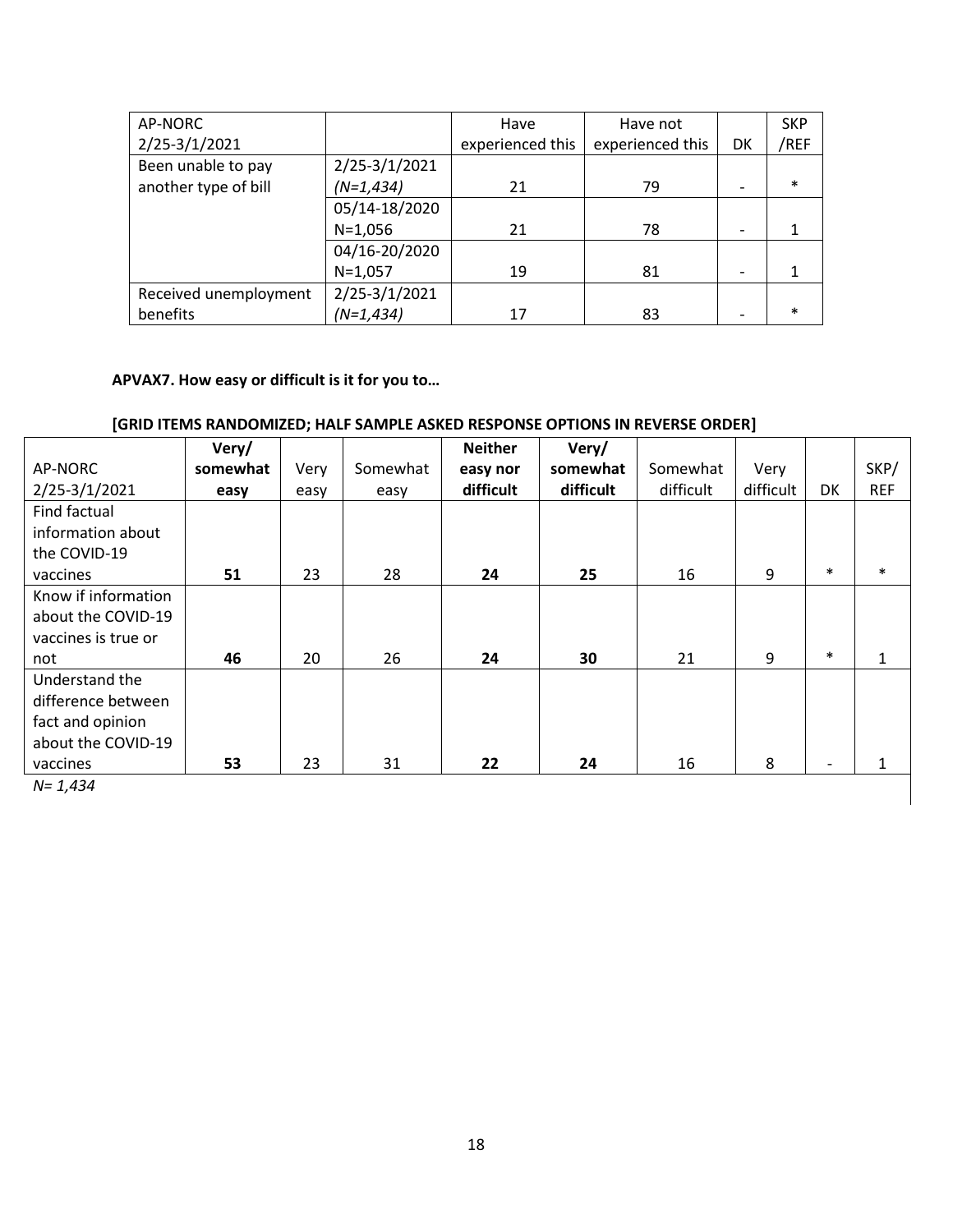# **APVAX8. How important is it to you that the coronavirus vaccines:**

|                       |            |           |           |           | Not at    |           |            |           |            |
|-----------------------|------------|-----------|-----------|-----------|-----------|-----------|------------|-----------|------------|
|                       | Extremely/ |           |           |           | all/not   |           |            |           | <b>SKP</b> |
| AP-NORC               | very       | Extremely | Very      | Somewhat  | very      | Not very  | Not at all |           |            |
| 2/25-3/1/2021         | important  | important | important | important | important | important | important  | <b>DK</b> | <b>REF</b> |
| Were properly         |            |           |           |           |           |           |            |           |            |
| tested for safety and |            |           |           |           |           |           |            |           |            |
| effectiveness         | 82         | 58        | 24        | 11        | 5         | 2         | 2          | $\ast$    |            |
| Are being distributed |            |           |           |           |           |           |            |           |            |
| fairly                | 70         | 39        | 31        | 20        | 9         | 5         | 4          | 1         |            |
| Are being distributed |            |           |           |           |           |           |            |           |            |
| quickly and safely    | 76         | 44        | 32        | 16        |           | 3         | 4          | $\ast$    |            |
| Are being given first |            |           |           |           |           |           |            |           |            |
| to people who need    |            |           |           |           |           |           |            |           |            |
| it the most           | 79         | 47        | 31        | 14        | 6         | 2         | 4          | $\ast$    |            |

# **[GRID ITEMS RANDOMIZED]**

*N= 1,434*

# **APVAX9. How confident are you that the coronavirus vaccines:**

# **[GRID ITEMS RANDOMIZED]**

|                       |            |           |           |           | Not at    |           |            |        |            |
|-----------------------|------------|-----------|-----------|-----------|-----------|-----------|------------|--------|------------|
|                       | Extremely/ |           |           |           | all/not   |           |            |        | <b>SKP</b> |
| AP-NORC               | very       | Extremely | Very      | Somewhat  | very      | Not very  | Not at all |        |            |
| 2/25-3/1/2021         | confident  | confident | confident | confident | confident | confident | confident  | DK     | <b>REF</b> |
| Were properly         |            |           |           |           |           |           |            |        |            |
| tested for safety and |            |           |           |           |           |           |            |        |            |
| effectiveness         | 39         | 14        | 25        | 35        | 25        | 15        | 10         | $\ast$ |            |
| Are being distributed |            |           |           |           |           |           |            |        |            |
| fairly                | 25         | 8         | 17        | 43        | 31        | 23        | 8          | $\ast$ |            |
| Are being distributed |            |           |           |           |           |           |            |        |            |
| quickly and safely    | 28         | 9         | 19        | 47        | 24        | 18        |            | $\ast$ |            |
| Are being given first |            |           |           |           |           |           |            |        |            |
| to people who need    |            |           |           |           |           |           |            |        |            |
| it the most           | 36         | 11        | 25        | 40        | 23        | 16        |            | $\ast$ |            |

*N= 1,434*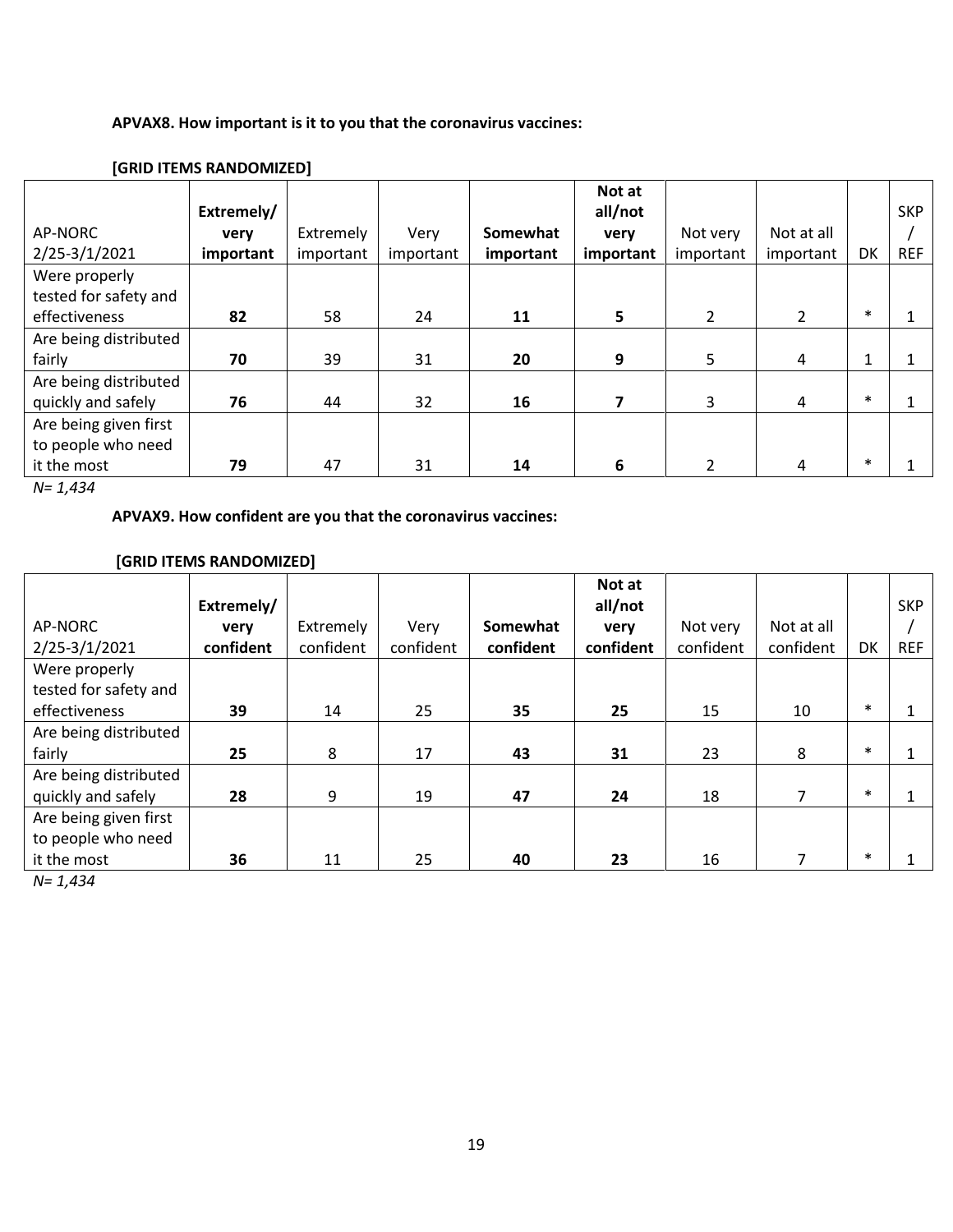# **VIRUS14A. Have you or has a close friend or relative been diagnosed with the coronavirus by a health care provider, or not?**

|              |          | $AP-$       |          |         |          |         |         |          |
|--------------|----------|-------------|----------|---------|----------|---------|---------|----------|
|              | AP-NORC  | <b>NORC</b> | AP-NORC  | AP-NORC | AP-NORC  | AP-NORC | AP-NORC | AP-NORC  |
|              | $2/25-$  | $12/3-$     | $9/11$ - | $7/16-$ | $6/11$ - | $5/14-$ | $4/16-$ | $3/26 -$ |
|              | 3/1/2021 | 7/2020      | 14/2020  | 20/2020 | 15/2020  | 18/2020 | 20/2020 | 29/2020  |
| Yes          | 55       | 50          | 31       | 27      | 17       | 20      | 12      | 6        |
| No           | 44       | 50          | 69       | 72      | 82       | 79      | 87      | 93       |
| DON'T KNOW   |          |             |          | $\ast$  | $\ast$   | $\ast$  | $\ast$  |          |
| SKIP/REFUSED |          | $\ast$      | $\ast$   |         |          |         | $\ast$  | $\ast$   |
| $N =$        | 1,434    | 1,117       | 1,108    | 1,057   | 1,310    | 1,056   | 1,057   | 1,057    |

### **VIRUS17. Has a close friend or relative died from the coronavirus or respiratory illness since March 1, 2020?**

|                   | AP-NORC       | AP-NORC     |
|-------------------|---------------|-------------|
|                   | 2/25-3/1/2021 | 12/3-7/2020 |
| Yes               | 19            | 17          |
| No                | 80            | 82          |
| <b>DON'T KNOW</b> |               |             |
| SKIP/REFUSED      |               |             |
| $N =$             | 1,434         | 1,117       |

## **RELIG. What is your present religion, if any?**

|                                                               | AP-NORC                  |
|---------------------------------------------------------------|--------------------------|
|                                                               | 2/25-3/1/2021            |
| Protestant (Baptist, Methodist, Non-denominational, Lutheran, |                          |
| Presbyterian, Pentecostal, Episcopalian, Reformed, Church of  |                          |
| Christ, Jehovah's Witness, etc.)                              | 27                       |
| Roman Catholic (Catholic)                                     | 20                       |
| Mormon (Church of Jesus Christ of the Latter-day Saints/LDS)  | $\mathfrak{p}$           |
| Orthodox (Greek, Russian, or some other orthodox church)      | $\ast$                   |
| Jewish (Judaism)                                              | $\overline{\phantom{a}}$ |
| Muslim (Islam)                                                | 1                        |
| <b>Buddhist</b>                                               | 1                        |
| Hindu                                                         | $\ast$                   |
| Atheist (do not believe in God)                               | 5                        |
| Agnostic (not sure if there is a God)                         | 4                        |
| Nothing in particular                                         | 16                       |
| Just Christian                                                | 17                       |
| Unitarian (Universalist)                                      | $\ast$                   |
| Something else-please specify:                                | 5                        |
| $N =$                                                         | 1,434                    |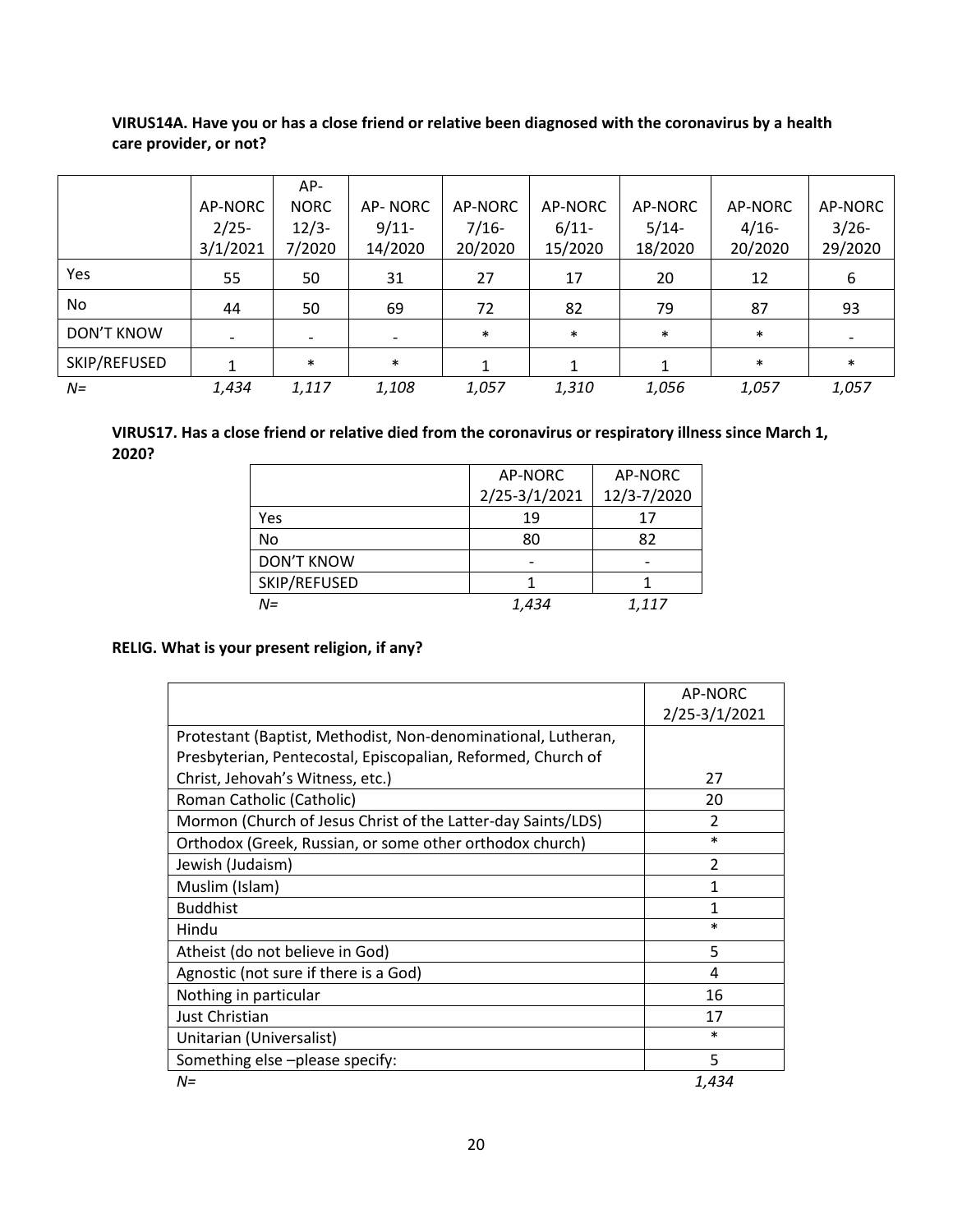### **BORN. Would you describe yourself as a 'born-again' or evangelical Christian, or not?**

|                   | AP-NORC       |
|-------------------|---------------|
|                   | 2/25-3/1/2021 |
| Yes               | 33            |
| No                | 67            |
| <b>DON'T KNOW</b> |               |
| SKIP/REFUSED      |               |
| $N =$             | 1,036         |

**PID1. Do you consider yourself a Democrat, a Republican, an Independent or none of these?**

*If Democrat:*

**PIDA. Do you consider yourself a strong or not so strong Democrat?** *If Republican:*

**PIDB. Do you consider yourself a strong or not so strong Republican?** *If independent, none of these, don't know, skipped, or refused:* 

**PIDI. Do you lean more toward the Democrats or the Republicans?**

**Combines PID1, PIDI, PIDA, and PIDB.**

|                               | <b>AP-NORC</b> |
|-------------------------------|----------------|
|                               | 2/25-3/1/2021  |
| <b>Democrat NET</b>           | 44             |
| <b>Strong Democrat</b>        | 19             |
| Not so strong Democrat        | 14             |
| Lean Democrat                 | 11             |
| Independent/None - Don't lean | 17             |
| <b>Republican NET</b>         | 39             |
| Lean Republican               | 11             |
| Not so strong Republican      | 13             |
| <b>Strong Republican</b>      | 15             |
| N=                            | 1,434          |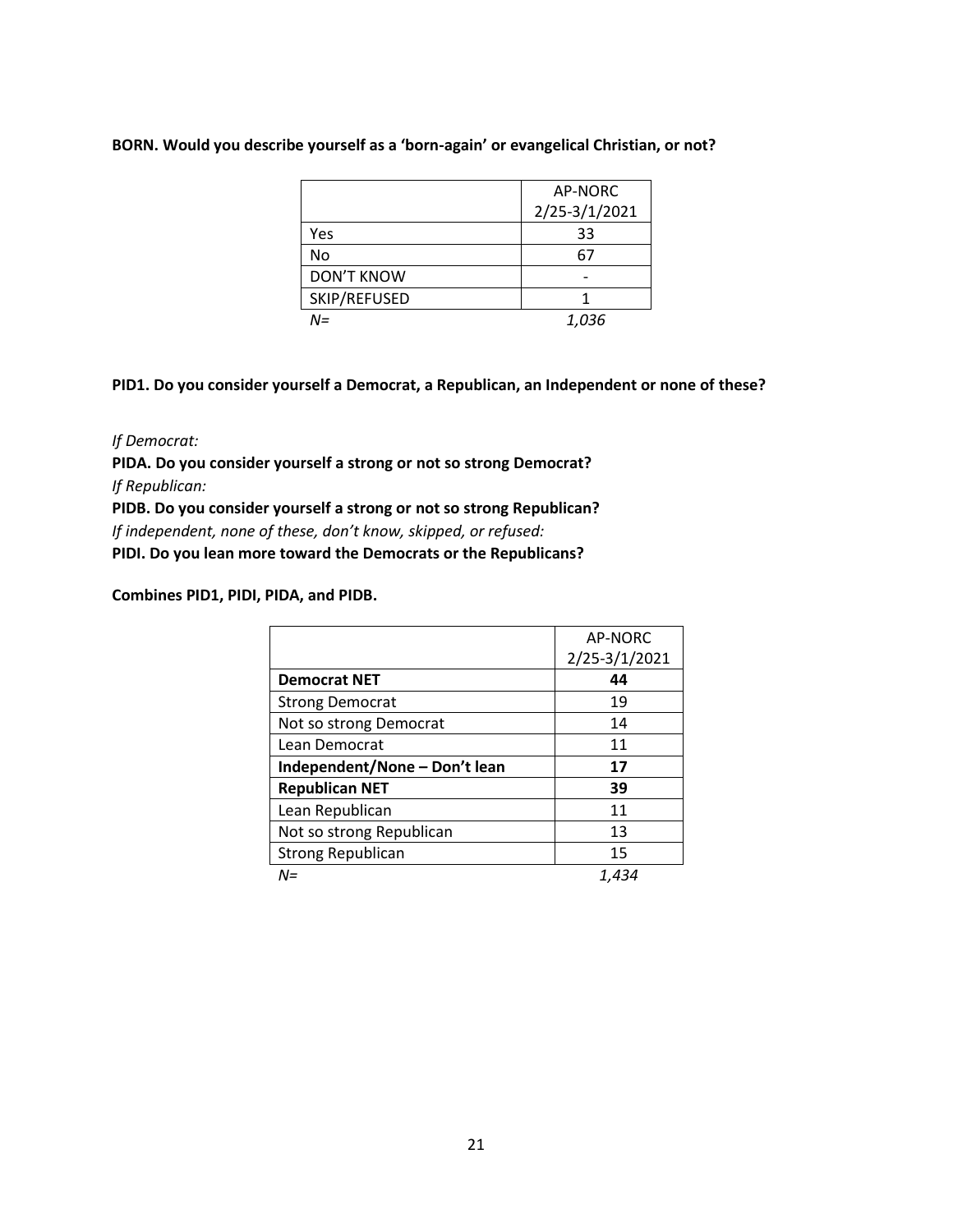**D3. Generally speaking, do you consider yourself to be a liberal, moderate, or conservative?** *If liberal:* 

**D4. Do you consider yourself very liberal or somewhat liberal?** 

*If conservative:* 

**D5. Do you consider yourself very conservative or somewhat conservative?** 

**Combines D3, D4, D5:** 

|                         | AP-NORC       |
|-------------------------|---------------|
|                         | 2/25-3/1/2021 |
| <b>Liberal NET</b>      | 21            |
| Very liberal            | 10            |
| Somewhat liberal        | 11            |
| <b>Moderate</b>         | 47            |
| <b>Conservative NET</b> | 30            |
| Somewhat conservative   | 18            |
| Very conservative       | 12            |
| <b>DON'T KNOW</b>       | $\ast$        |
| SKIPPED ON WEB/REFUSED  | $\ast$        |
| $N =$                   | 1.434         |

# **DM5. How would you describe the community you live in now?**

|                        | AP-NORC       |
|------------------------|---------------|
|                        | 2/25-3/1/2021 |
| Urban                  | 22            |
| Suburban               | 50            |
| Rural                  | 26            |
| <b>DON'T KNOW</b>      | $\ast$        |
| SKIPPED ON WEB/REFUSED |               |
| N=                     | 1,434         |

### **VAX3. Have you received a COVID-19 vaccine?**

|                        | AP-NORC       | AP-NORC       |
|------------------------|---------------|---------------|
|                        | 2/25-3/1/2021 | 1/28-2/1/2021 |
| Yes                    | 22            | 13            |
| No                     | 77            | 86            |
| <b>DON'T KNOW</b>      |               |               |
| SKIPPED ON WEB/REFUSED |               | $\ast$        |
| $N =$                  | 1,434         | 1,055         |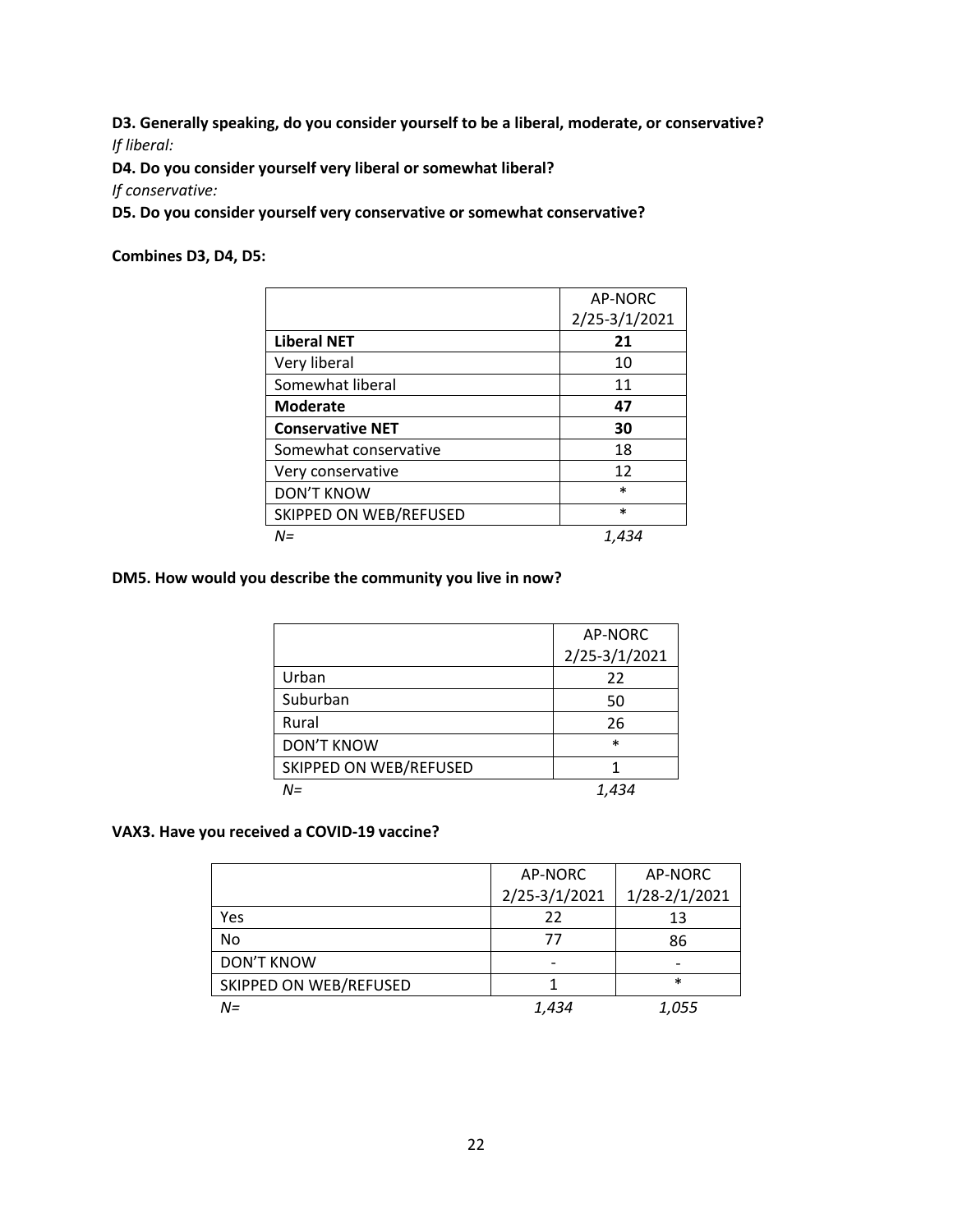# *If Yes in VAX3* **VAX4. How many COVID-19 vaccination doses have you received?**

|                        | AP-NORC       | AP-NORC       |  |
|------------------------|---------------|---------------|--|
|                        | 2/25-3/1/2021 | 1/28-2/1/2021 |  |
| One                    | 44            | 72            |  |
| Two                    | 53            | 22            |  |
| More than two          |               |               |  |
| Don't know             | $\ast$        | $\ast$        |  |
| SKIPPED ON WEB/REFUSED |               |               |  |
| $N =$                  | 313           | 138           |  |

# *If Yes in VAX3*

# **VAX5. During what month and year did you receive your first COVID-19 vaccination?**

|                        | AP-NORC       | AP-NORC       |
|------------------------|---------------|---------------|
|                        | 2/25-3/1/2021 | 1/28-2/1/2021 |
| Before December 2020   |               | 10            |
| December 2020          | 8             | 15            |
| January 2021           | 37            | 76            |
| February 2021          | 54            | ΝA            |
| <b>DON'T KNOW</b>      |               |               |
| SKIPPED ON WEB/REFUSED |               |               |
| $N =$                  | 313           | 138           |

### *If One or Don't know in VAX4*

# **VAX6. Did you receive (or do you plan to receive) all required doses?**

|                                              | AP-NORC       | AP-NORC       |
|----------------------------------------------|---------------|---------------|
|                                              | 2/25-3/1/2021 | 1/28-2/1/2021 |
| Yes, received all required doses             | 13            |               |
| Yes, plan to receive all required doses      | 86            | 92            |
| No, don't plan to receive all required doses |               |               |
| <b>DON'T KNOW</b>                            |               |               |
| SKIPPED ON WEB/REFUSED                       |               |               |
| $N =$                                        | 140           | 1∩4           |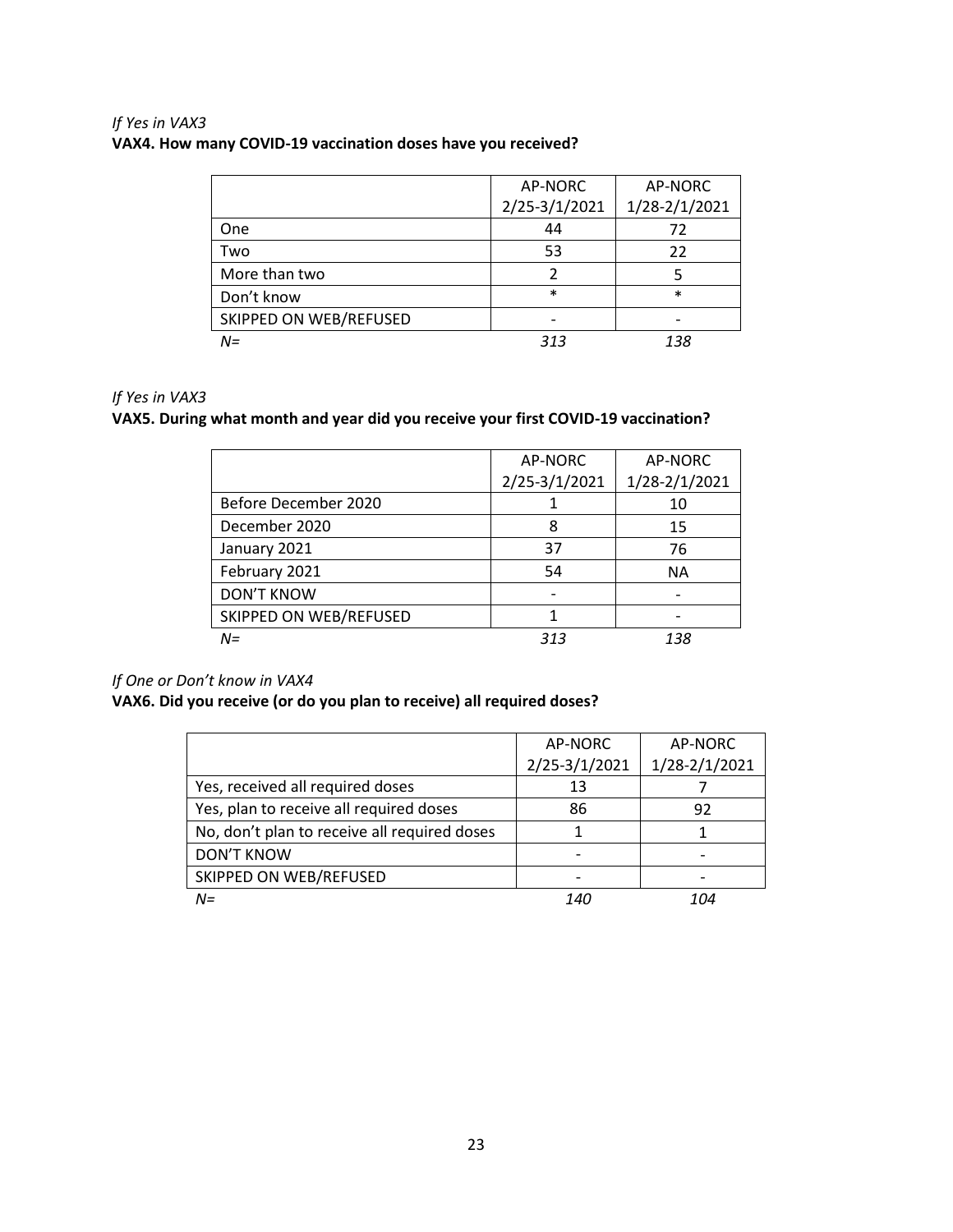### *If No in VAX3* **VAX7. Once a vaccine to prevent COVID-19 is available to you, would you…**

|                                           | AP-NORC       | AP-NORC       |
|-------------------------------------------|---------------|---------------|
|                                           | 2/25-3/1/2021 | 1/28-2/1/2021 |
| Definitely/Probably get a vaccine NET     | 61            | 62            |
| Definitely get a vaccine                  | 38            | 40            |
| Probably get a vaccine                    | 22            | 22            |
| Definitely/Probably not get a vaccine NET | 39            | 37            |
| Probably not get a vaccine                | 20            | 20            |
| Definitely not get a vaccine              | 20            | 17            |
| <b>DON'T KNOW</b>                         | $\ast$        | $\ast$        |
| SKIPPED ON WEB/REFUSED                    | $\ast$        | $\ast$        |
| $N =$                                     | 1,103         | 914           |

*If Probably get a vaccine, Probably not get a vaccine, or Definitely not get a vaccine in VAX7* **VAX8. Which of the following, if any, are reasons that you only probably will get a COVID-19 vaccine/probably won't get a COVID-19 vaccine/definitely won't get a COVID-19 vaccine?**

*If No, don't plan to receive all required doses in VAX6* 

**VAX8. Which of the following, if any, are reasons that you won't receive all required doses of the COVID-19 vaccine?**

### **[GRID ITEMS RANDOMIZED]**

|                                                                       | AP-NORC       | AP-NORC        |
|-----------------------------------------------------------------------|---------------|----------------|
|                                                                       | 2/25-3/1/2021 | 1/28-2/1/2021  |
| am concerned about possible side effects of a COVID-19 vaccine        | 57            | 60             |
| am concerned about having an allergic reaction to COVID-19 vaccine    | 28            | 29             |
| don't know if a COVID-19 vaccine will work                            | 30            | 30             |
| don't believe I need a COVID-19 vaccine                               | 23            | 21             |
| don't like needles                                                    | 12            | <b>NA</b>      |
| plan to wait and see if it is safe and may get it later               | 48            | 48             |
| I think other people need it more than I do right now                 | 27            | 35             |
| don't trust COVID-19 vaccines                                         | 45            | 38             |
| don't think COVID-19 is that big of a threat                          | 16            | <b>NA</b>      |
| There are obstacles that prevent me from getting a vaccine            | 7             | <b>NA</b>      |
| Other people in my community are choosing not to get vaccinated       | 7             | <b>NA</b>      |
| IF VAX6=3, N=681                                                      |               | <b>NA</b>      |
| I believe one dose is good enough to protect me                       |               |                |
| IF VAX6=3, N=681                                                      |               | <b>NA</b>      |
| experienced side effects from the dose of COVID-19 vaccine I received |               |                |
| Other (please specify):                                               | 7             | $\overline{7}$ |
| <b>DON'T KNOW</b>                                                     | $\ast$        |                |
| SKIPPED ON WEB/REFUSED                                                | 1             |                |
| $N =$                                                                 | 681           | 515            |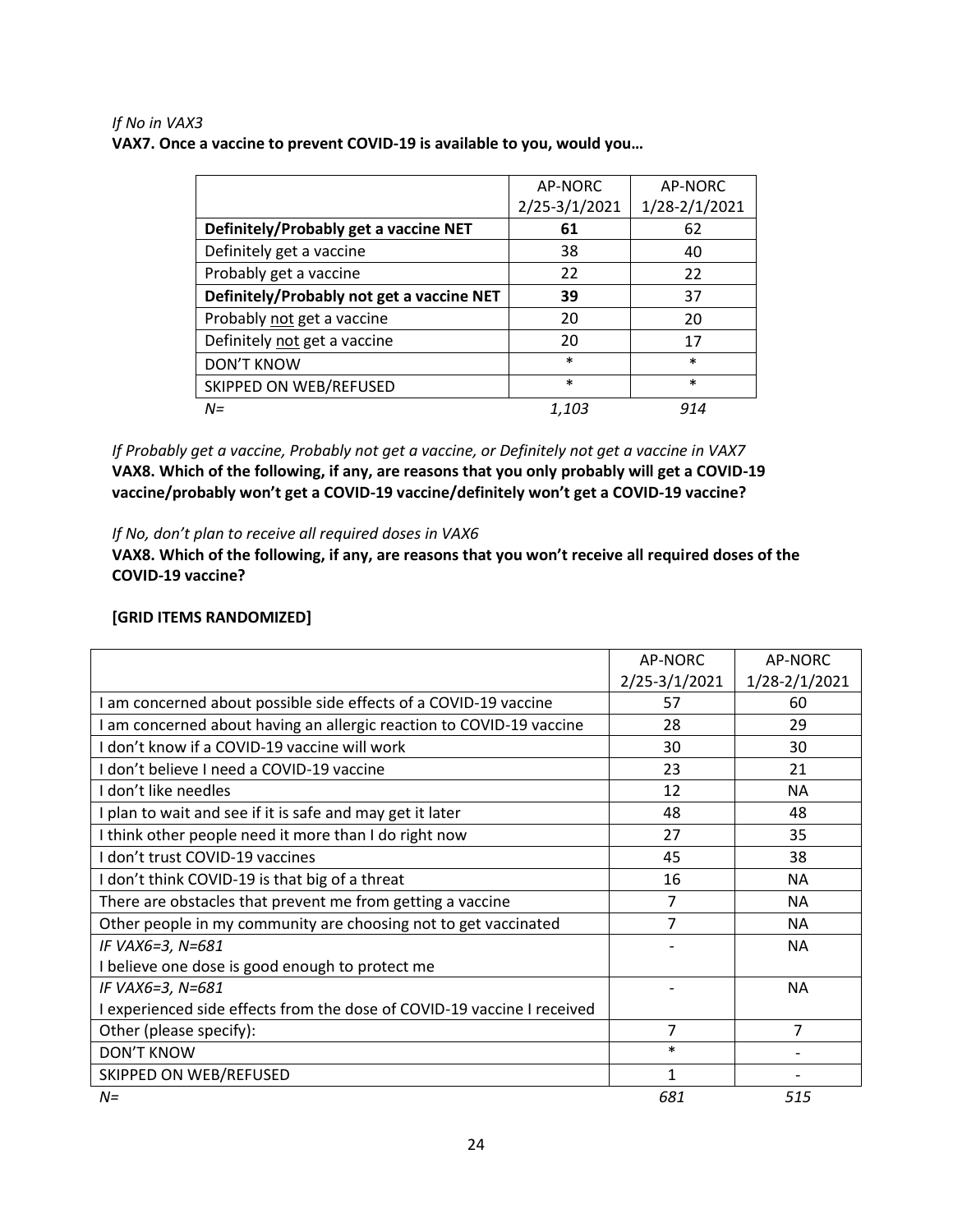# **[GRID ITEMS RANDOMIZED]**

|                                                          | AP-NORC        |
|----------------------------------------------------------|----------------|
|                                                          | 2/25-3/1/2021  |
| I already had COVID-19                                   | 14             |
| I am not a member of the groups currently recommended to |                |
| get the COVID-19 vaccine                                 | 14             |
| I do not spend time with any high-risk people            | 23             |
| I am not a member of a high-risk group                   | 36             |
| I plan to use masks or other precautions instead         | 22             |
| I don't believe COVID-19 is a serious illness            | 43             |
| I don't think vaccines are beneficial                    | 32             |
| I think my immune system is strong enough                | 52             |
| COVID-19 is not a problem in my community                | 8              |
| Other (please specify):                                  | 10             |
| <b>DON'T KNOW</b>                                        |                |
| SKIPPED ON WEB/REFUSED                                   | $\mathfrak{p}$ |
| $N =$                                                    | 139            |

### **AGE**

|        | AP-NORC       |
|--------|---------------|
|        | 2/25-3/1/2021 |
| 18-29  | 21            |
| 30-39  | 17            |
| 40-59  | 32            |
| 60-64  | 8             |
| $65 +$ | 22            |
| $N =$  | 1,434         |

### **GENDER**

|        | AP-NORC       |
|--------|---------------|
|        | 2/25-3/1/2021 |
| Male   | 48            |
| Female | 52            |
| N=     | 1,434         |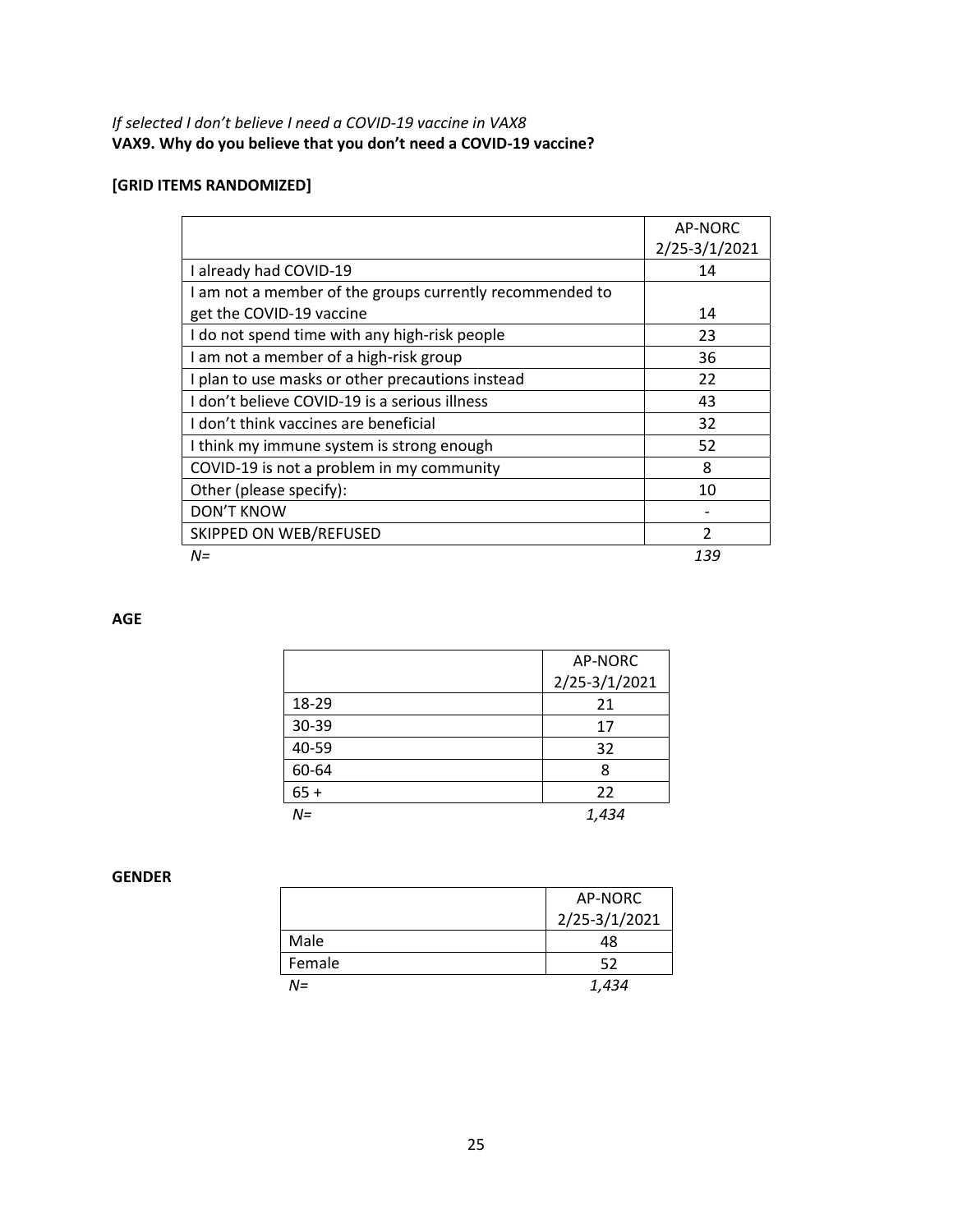# **RACE/ETHNICITY**

|                                  | AP-NORC       |  |
|----------------------------------|---------------|--|
|                                  | 2/25-3/1/2021 |  |
| White                            | 63            |  |
| <b>Black or African American</b> | 12            |  |
| Hispanic                         | 17            |  |
| Other                            | q             |  |
| NΞ                               | 1.434         |  |

### **MARITAL STATUS**

|             | AP-NORC       |
|-------------|---------------|
|             | 2/25-3/1/2021 |
| Married     | 56            |
| Not married | 44            |
| N=          | 1,434         |

# **EDUCATION**

|                                    | AP-NORC       |
|------------------------------------|---------------|
|                                    | 2/25-3/1/2021 |
| Less than a high school diploma    | 10            |
| High school graduate or equivalent | 28            |
| Some college                       | 28            |
| College graduate or above          | 20            |
| Post grad study/professional       |               |
| degree                             | 15            |
| $M =$                              |               |

### **INCOME**

|                              | AP-NORC<br>2/25-3/1/2021 |
|------------------------------|--------------------------|
| Under \$10,000               | 5                        |
| \$10,000 to under \$20,000   | 9                        |
| \$20,000 to under \$30,000   | 11                       |
| \$30,000 to under \$40,000   | 8                        |
| \$40,000 to under \$50,000   | 9                        |
| \$50,000 to under \$75,000   | 22                       |
| \$75,000 to under \$100,000  | 14                       |
| \$100,000 to under \$150,000 | 13                       |
| \$150,000 or more            | q                        |
| N=                           | 1.434                    |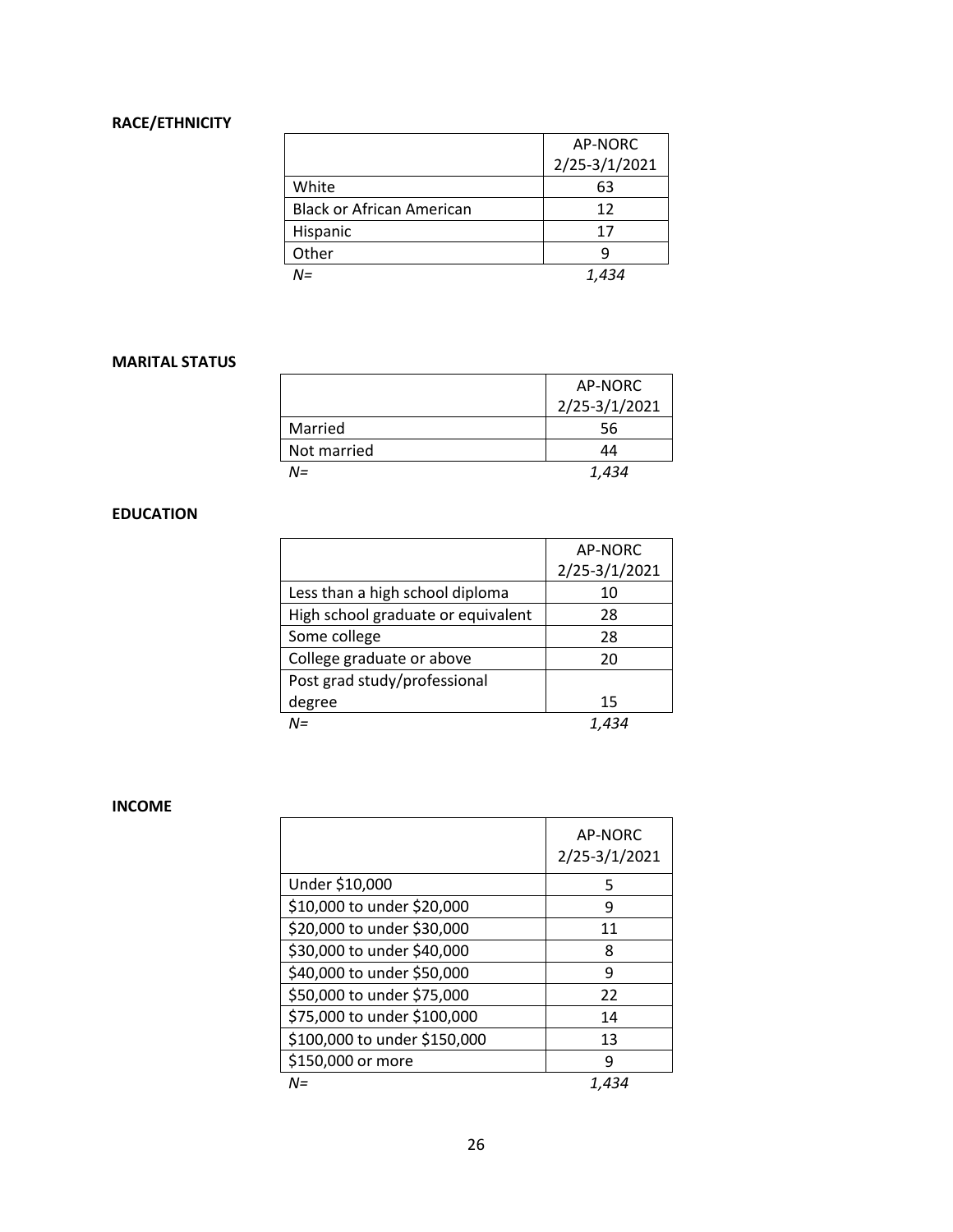### **Study Methodology**

This survey was conducted by The Associated Press-NORC Center for Public Affairs Research and with funding from The Associated Press and NORC at the University of Chicago.

Data were collected using the AmeriSpeak Omnibus®, a monthly multi-client survey using NORC's probability-based panel designed to be representative of the U.S. household population. The survey was part of a larger study that included questions about other topics not included in this report. During the initial recruitment phase of the panel, randomly selected U.S. households were sampled with a known, non-zero probability of selection from the NORC National Sample Frame and then contacted by U.S. mail, email, telephone, and field interviewers (face-to-face). The panel provides sample coverage of approximately 97 percent of the U.S. household population. Those excluded from the sample include people with P.O. Box only addresses, some addresses not listed in the USPS Delivery Sequence File, and some newly constructed dwellings.

Interviews for this survey were conducted between February 25th and March 1st, 2021, with adults age 18 and over representing the 50 states and the District of Columbia. Panel members were randomly drawn from AmeriSpeak, and 1,434 completed the survey—1,352 via the web and 82 via telephone. Interviews were conducted in both English and Spanish, depending on respondent preference. The final stage completion rate is 18.7 percent, the weighted household panel response rate is 19.5 percent, and the weighted household panel retention rate is 75.0 percent, for a cumulative response rate of 2.7 percent. The overall margin of sampling error is +/-3.4 percentage points at the 95 percent confidence level, including the design effect. The margin of sampling error may be higher for subgroups.

In addition, Black and Hispanic respondents were sampled at a higher rate than their proportion of the population for reasons of analysis. The overall margin of sampling error for the 304 completed interviews with Black respondents is +/- 6.3 percentage points at the 95 percent confidence level including the design effect. The overall margin of sampling error for the 358 completed interviews with Hispanic respondents is +/- 7.5 percentage points.

Once the sample has been selected and fielded, and all the study data have been collected and made final, a poststratification process is used to adjust for any survey nonresponse as well as any noncoverage or under and oversampling resulting from the study specific sample design. Poststratification variables included age, gender, census division, race/ethnicity, and education. Weighting variables were obtained from the 2020 Current Population Survey. The weighted data reflect the U.S. population of adults age 18 and over.

For more information, email [info@apnorc.org.](mailto:info@apnorc.org)